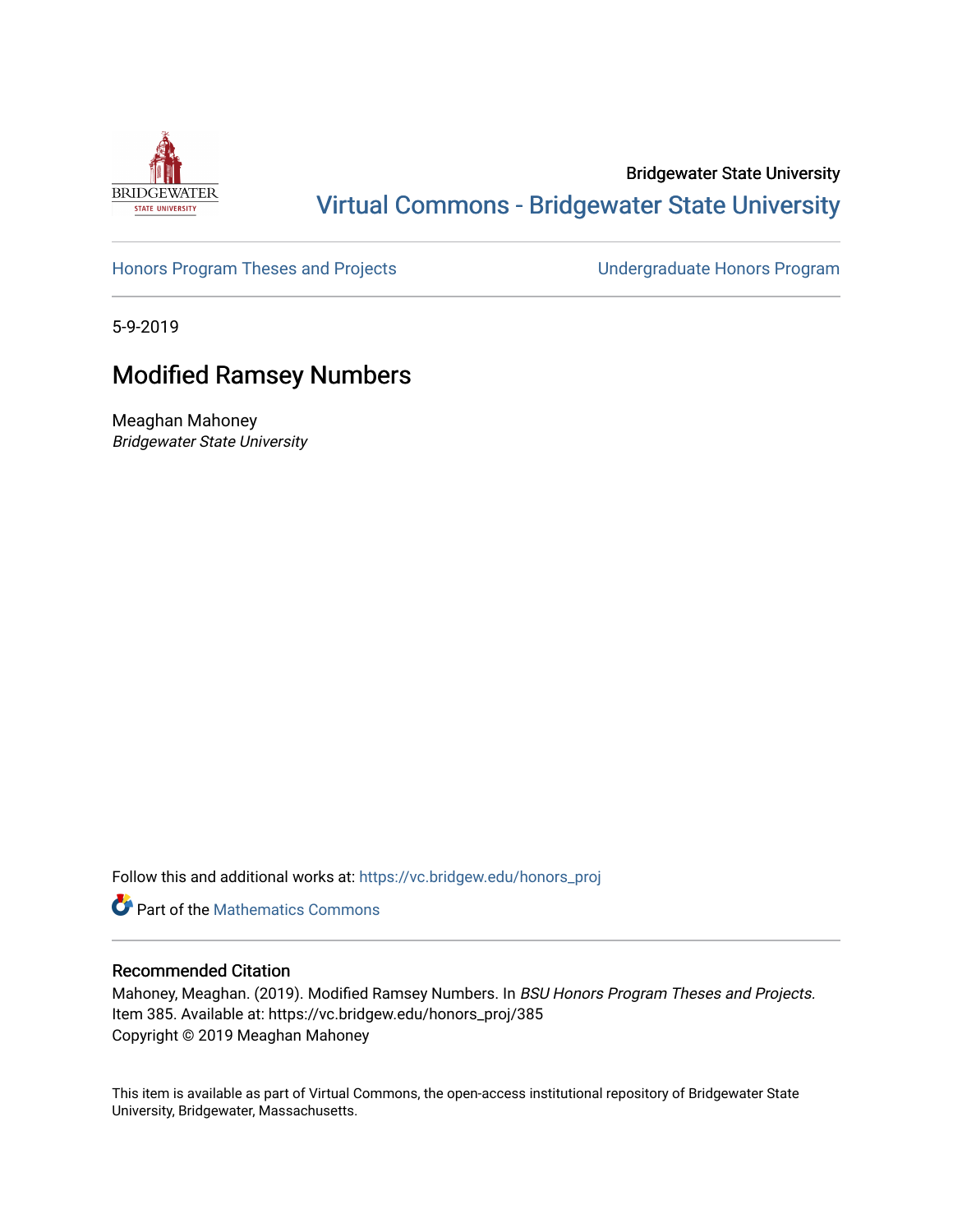Modified Ramsey Numbers

Meaghan Mahoney

Submitted in Partial Completion of the Requirements for Departmental Honors in Mathematics

Bridgewater State University

May 9, 2019

Dr. Shannon Lockard, Thesis Advisor Dr. Rachel Stahl, Committee Member Dr. Stephen Flood, Committee Member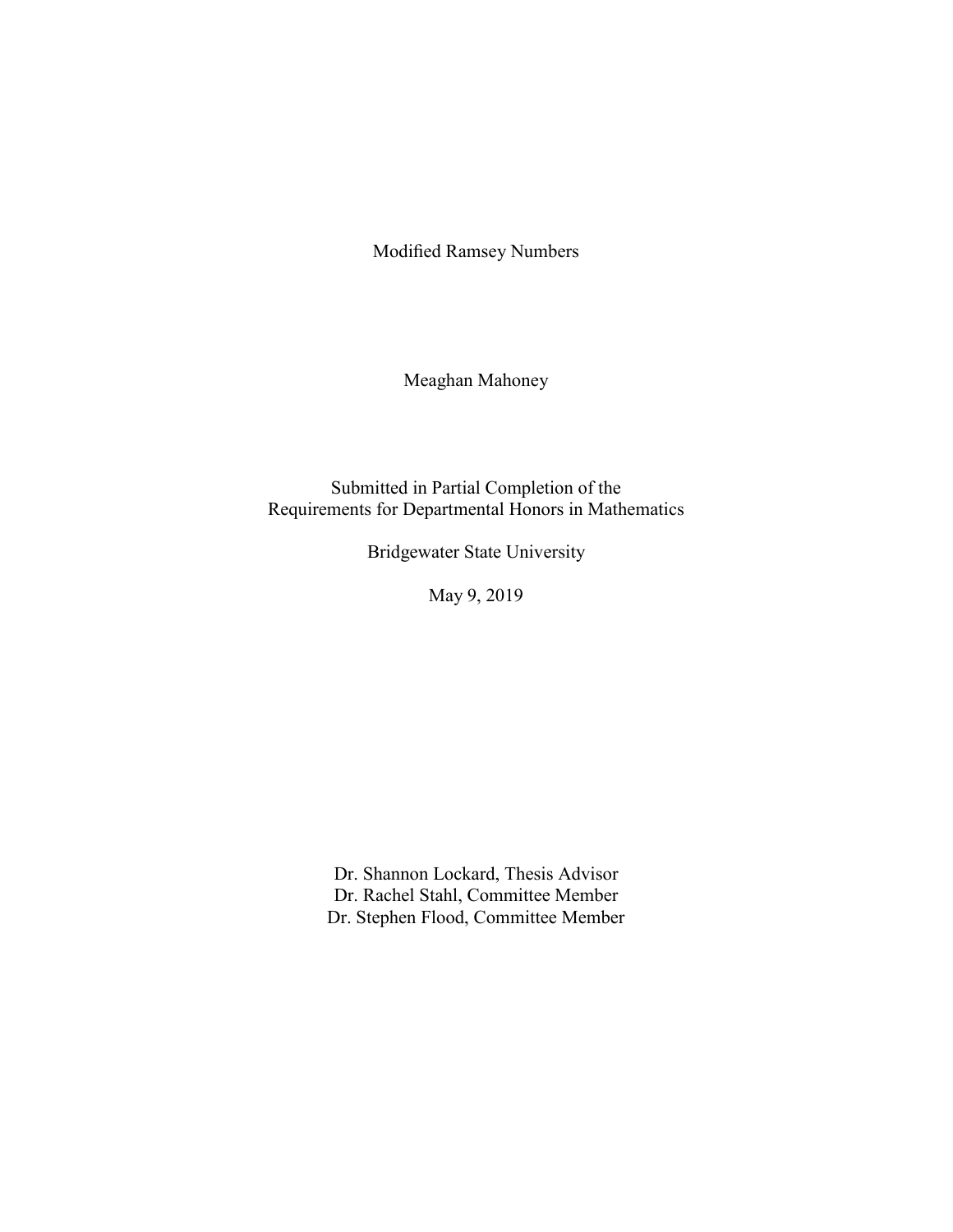#### Abstract

Ramsey theory is a field of study named after the mathematician Frank P. Ramsey. In general, problems in Ramsey theory look for structure amid a collection of unstructured objects and are often solved using techniques of Graph Theory. For a typical question in Ramsey theory, we use two colors, say red and blue, to color the edges of a complete graph, and then look for either a complete subgraph of order  $n$  whose edges are all red or a complete subgraph of order  $m$  whose edges are all blue. The minimum number of vertices needed to guarantee one of these subgraphs is the Ramsey number,  $R(n, m)$ . Ramsey's Theorem shows that  $R(n, m)$  exists for every n and m greater than one, yet very few Ramsey numbers are known. There are many interesting modifications of the original problem such as looking for subgraphs other than complete graphs. For this thesis, we will consider modified Ramsey numbers for star graphs instead of the classical Ramsey number  $R(n, m)$ . We will prove a general formula for the modified Ramsey number of two star graphs and begin exploring modified Ramsey numbers of a star graph and a path.

## 1 Introduction

Suppose you want to throw a party but there's a catch; you want to invite the minimum number of people to ensure there will be a group of three mutual friends or three mutual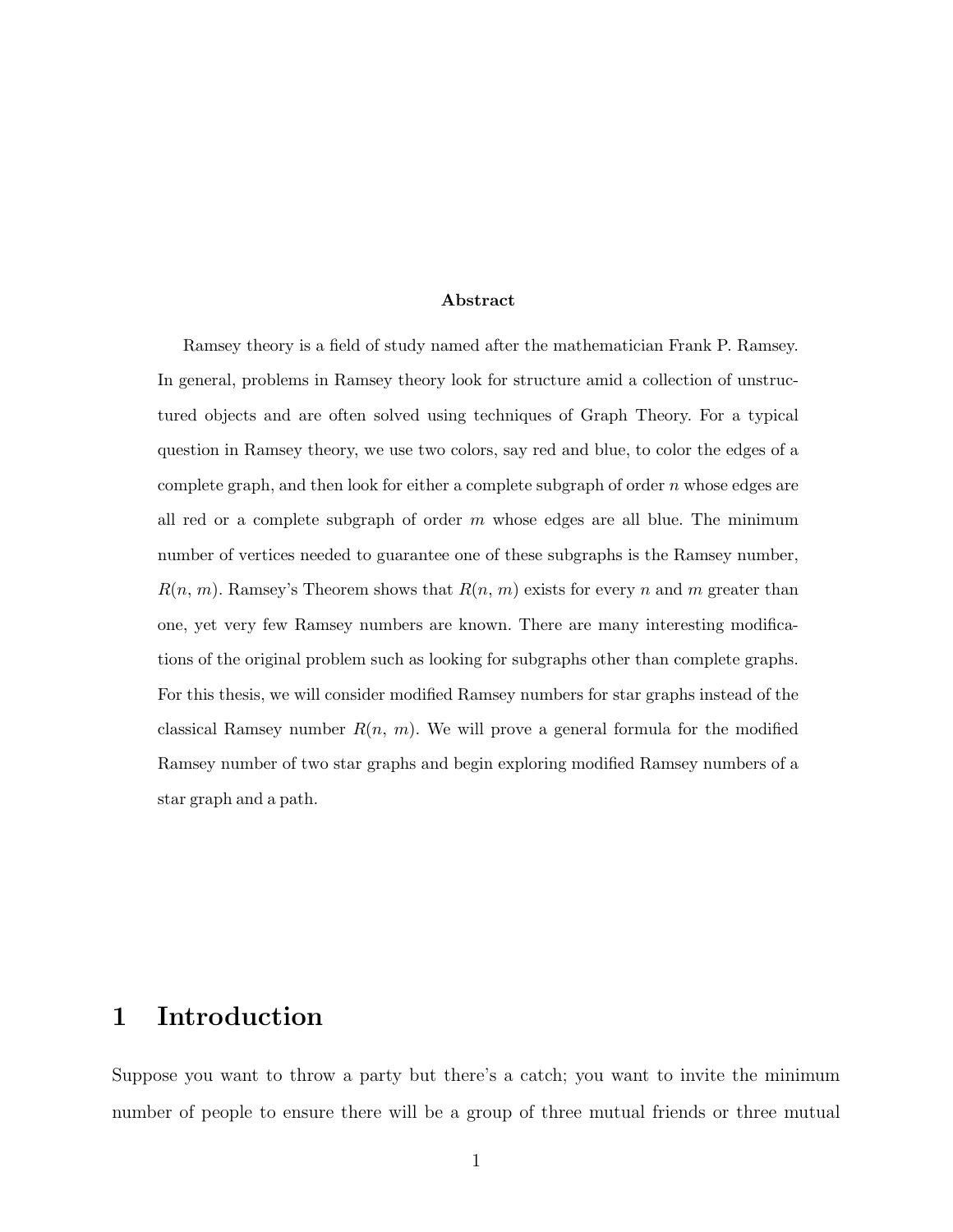enemies, given any two people are either friends or enemies. Since you want there to be a group of three friends or three enemies, there must be at least three people invited to the party. But if you invite three people, there could easily be a situation where two people are friends while the other is an enemy. So you must invite more than three people. The same happens when looking at four or five people at the party though; there can be a situation where there is not a group of three friends or three enemies. Now let's consider inviting six people. If there are six people at the party, then each person will have a relationship (whether it be friends or enemies) to five other people. Let's look at one person's, say Lisa's, relationships with the others at the party. If Lisa has no friends at the party, then she will be enemies with five other people. If Lisa only has one friend at the party, then she will be enemies with four other people. If she has two friends at the party, she will be enemies with three other people. Otherwise, Lisa will have three or more friends at the party. Therefore, Lisa will always either have at least three friends or at least three enemies at the party. Now let's consider the case when Lisa has at least three friends and look at Lisa's friends' relationships. If any two of Lisa's friends are friends with one another, then there is a group of three friends at the party (the same goes for when she has two enemies that are enemies with one another). If none of Lisa's three friends are friends with one another, then those friends create a group of three enemies (the same goes for when Lisa has three enemies if they are all friends with one another). No matter what, there will always be a group of three mutual friends or three mutual enemies, and so we must invite at least six people to the party to ensure this occurrence.

This situation is known as The Party Problem. The Party Problem is a classical example of a field of mathematics called Ramsey theory. Ramsey theory is all about finding the smallest configuration of objects so that a specific structure must occur among those objects [\[4\]](#page-24-0).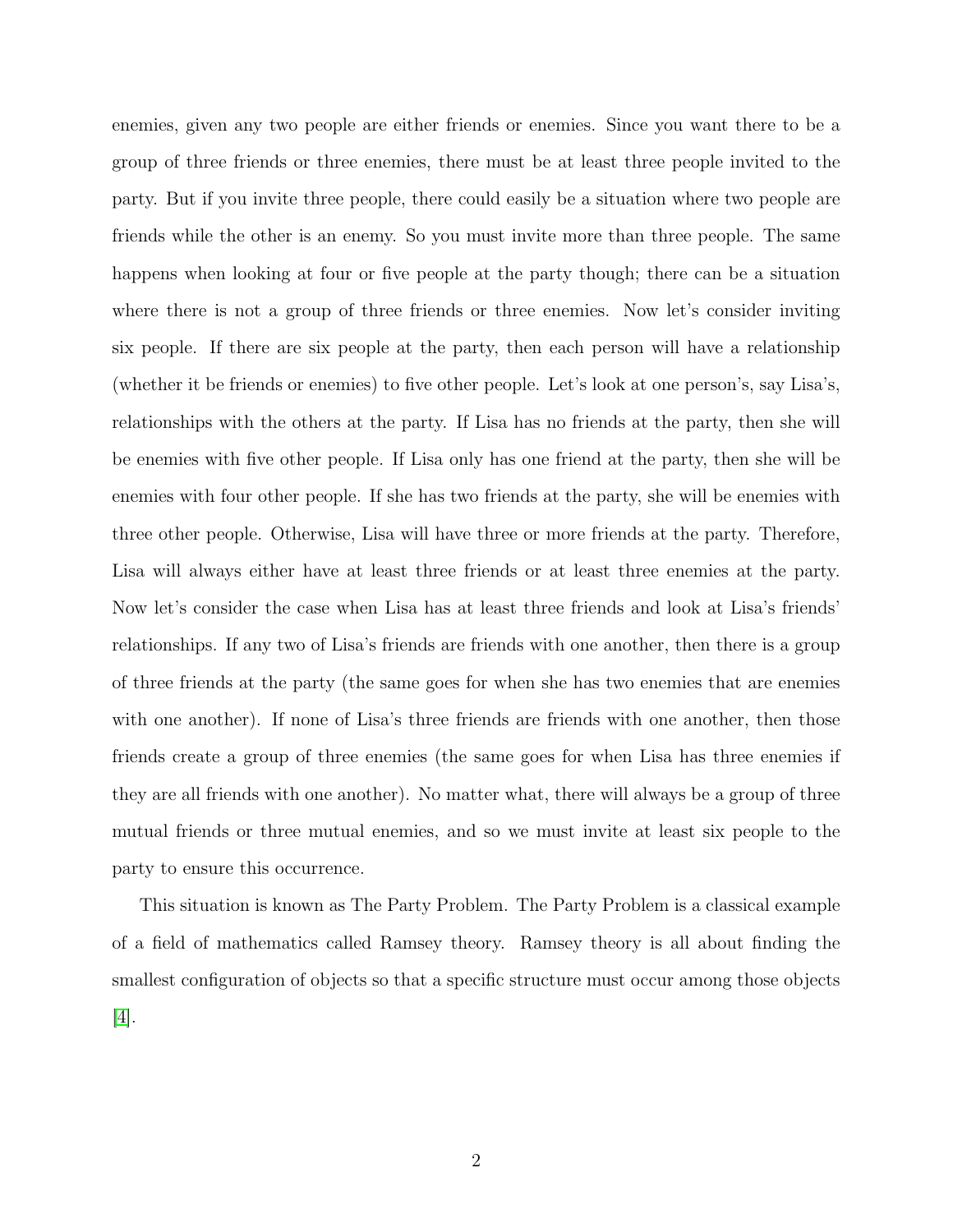### 1.1 Graph Theory Notation

Ramsey theory problems are often solved using techniques of Graph Theory. To continue this discussion on Ramsey theory, it will be helpful to know the following definitions from Graph Theory.

**Definition 1.** [\[4\]](#page-24-0) A **graph**  $G = (V(G), E(G))$  is a pair of sets, a vertex set,  $V(G)$ , and an edge set,  $E(G)$ . A **vertex** v is drawn as a point and an **edge**  $e = uv$  is drawn as an arc connecting the vertices u and v.

<span id="page-4-0"></span>A graph G is shown in Figure [1.](#page-4-0)



Figure 1: Graph G

In Figure [1,](#page-4-0) the vertices of G are labeled  $1, 2, 3, 4, 5$  and 6. Thus, the vertex set is  $V(G) = \{1, 2, 3, 4, 5, 6\}$ . The edges are the lines connecting the vertices. For example, since there is a line connecting vertex 1 to vertex 2, the edge 12 will be in the edge set of G. For the graph G, the edge set is  $E(G) = \{12, 15, 23, 24, 26, 34, 35, 45, 56\}.$ 

**Definition 2.** [\[4\]](#page-24-0) The number of vertices of a graph G is called the **order** of G, while the number of edges is its **size**.

In Figure [1,](#page-4-0) the order of  $G$  is 6 since there are six vertices. The size of the graph is 9 since there are nine edges.

**Definition 3.** [\[4\]](#page-24-0) For a graph G, two vertices u and v are said to be **adjacent** if  $uv \in E(G)$ .

**Definition 4.** [\[4\]](#page-24-0) For a graph G, a vertex u and an edge e are said to be **incident** if  $e = uv$ is an edge in G for some vertex  $v \in V(G)$ .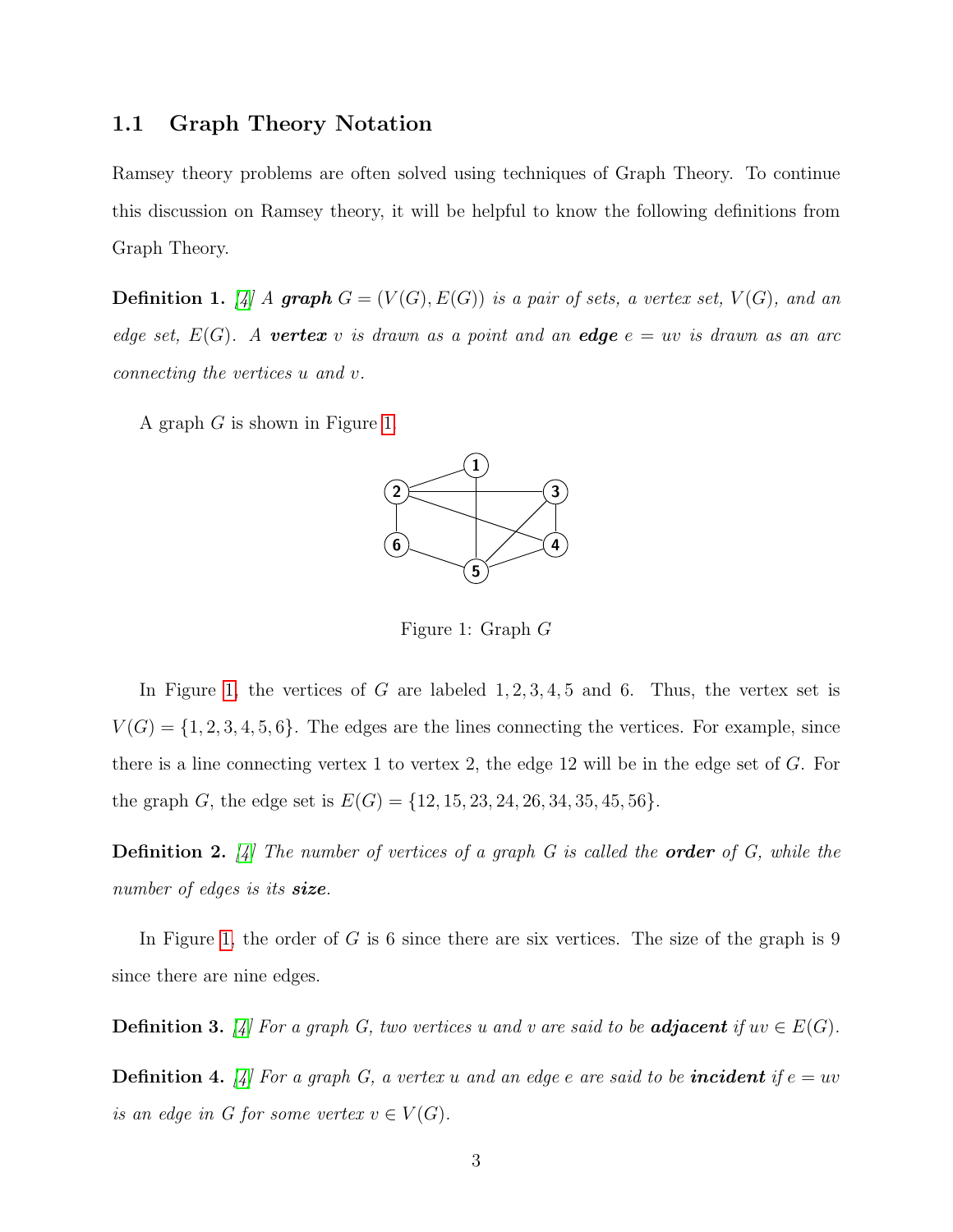Vertices are adjacent if there is an edge between them. For example, in Figure [1,](#page-4-0) vertex 2 is adjacent to vertex 4 since 24 is in the edge set. Vertices 2 and 4 are incident to edge 24.

**Definition 5.** [\[4\]](#page-24-0) The **degree of a vertex** v in graph G is the number of edges incident with  $v$  and is denoted by  $\deg v$ .

In Figure [1,](#page-4-0) vertex 5 has degree 4, vertex 1 has degree 2, and vertex 4 has degree 3.

Next, we will look at some results from graph theory that will be helpful when finding Ramsey numbers.

<span id="page-5-0"></span>**Theorem 1.** [The First Theorem of Graph Theory][\[4\]](#page-24-0) If G is a graph of size m, then  $\sum_{v \in V(G)} \deg(v) = 2m.$ 

The First Theorem of Graph Theory states that for a graph with  $m$  edges, the sum of the degrees of all vertices is equal to  $2m$ . This means that the sum of the degrees of all the vertices is always an even number. The following Corollary stems from this result.

#### <span id="page-5-1"></span>Corollary 1.1. Every graph has an even number of odd degrees.

Since the sum of all of the degrees of all vertices in the graph is even, we can conclude that if we have odd vertices, there must be an even number of them. If we had an odd number of odd vertices, the sum of the degrees would be odd, which contradicts Theorem [1.](#page-5-0)

Next, we will see some specific graphs that will be useful when finding Ramsey numbers.

**Definition 6.** [\[4\]](#page-24-0) If deg  $v = r$  for every vertex v of graph G with order n, where  $0 \le r \le n-1$ , then  $G$  is **r-regular**.

In Figure [2,](#page-6-0) there is a 2-regular graph, a 3-regular graph, and a 4-regular graph. We could have, for example, made a 2-regular graph in Figure [2b](#page-6-0) by not including edges 14, 25 and 36. Through this example we see that there are different  $r$ -regular graphs based on the order of the graph. We also want to note that we can not make a 3-regular graph on 5 vertices in Figure [2a](#page-6-0), or a 5-regular graph on 7 vertices in Figure [2c](#page-6-0). This comes from our previous result in Corollary [1.1.](#page-5-1) This leads us to our next result.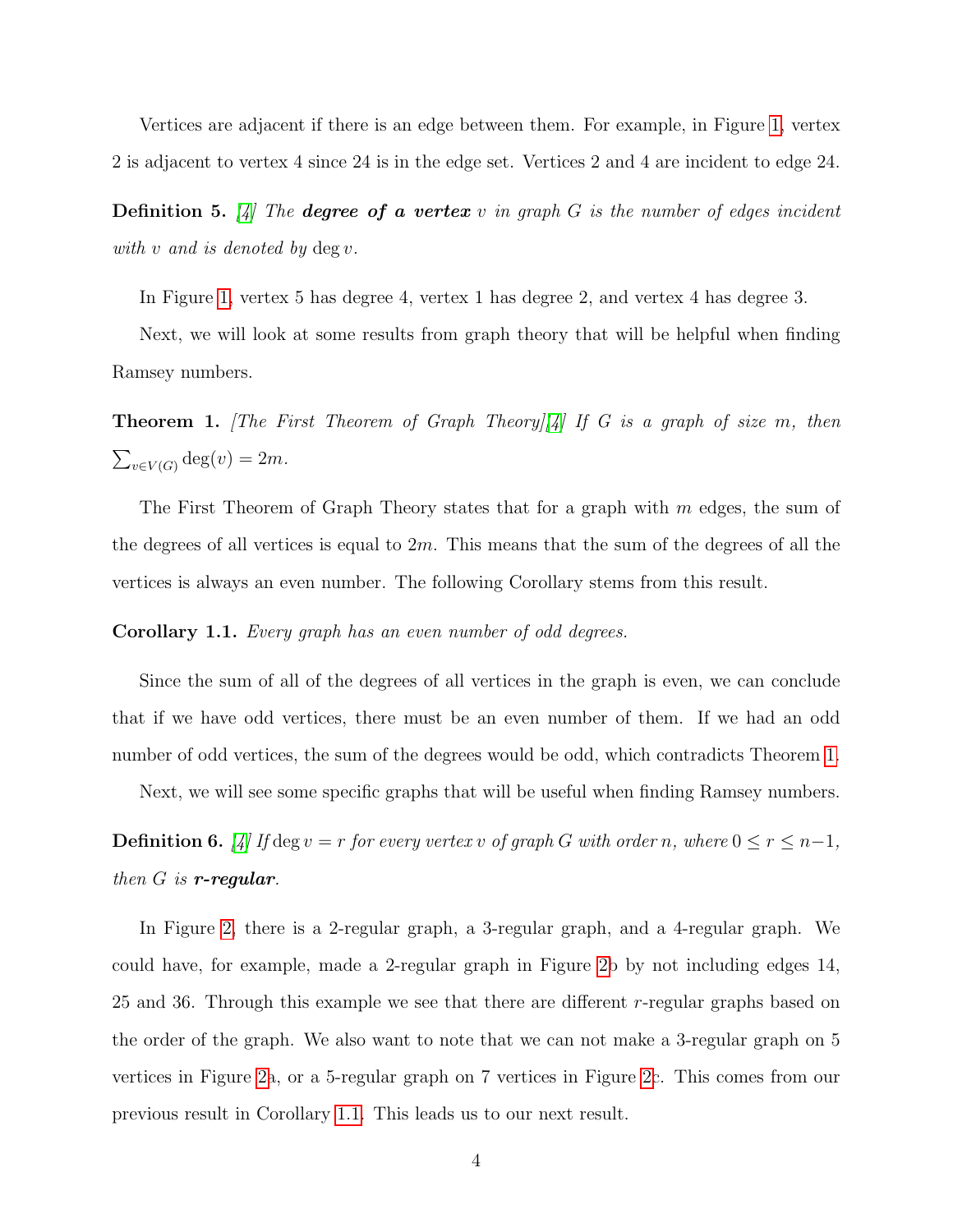<span id="page-6-0"></span>

Figure 2: r-regular graphs

<span id="page-6-1"></span>**Theorem 2.** [\[4\]](#page-24-0) Let r and n be integers with  $0 \le r \le n-1$ . Then there exists an r-regular graph of order n if and only if at least one of r and n is even.

Theorem [2](#page-6-1) states that there will only be an r-regular graph on n vertices if r or n is even. We will now look at another graph called the complete graph.

**Definition 7.** [\[4\]](#page-24-0) A graph G is **complete** if every two distinct vertices of G are adjacent. We denote a complete graph by  $K_n$  where n is the number of vertices.

<span id="page-6-2"></span>

Figure 3: Complete Graphs

In each of the graphs in Figure [3,](#page-6-2) every vertex is adjacent to all other vertices of the vertex set. Thus, all of these graphs are complete graphs.  $K_4$  is the complete graph on 4 vertices,  $K_6$  is the complete graph on 6 vertices, and  $K_8$  is the complete graph on 8 vertices. **Definition 8.** [\[4\]](#page-24-0) A graph H is called a **subgraph** of a graph G, written  $H \subseteq G$ , if  $V(H) \subseteq$  $V(G)$  and  $E(H) \subseteq E(G)$ .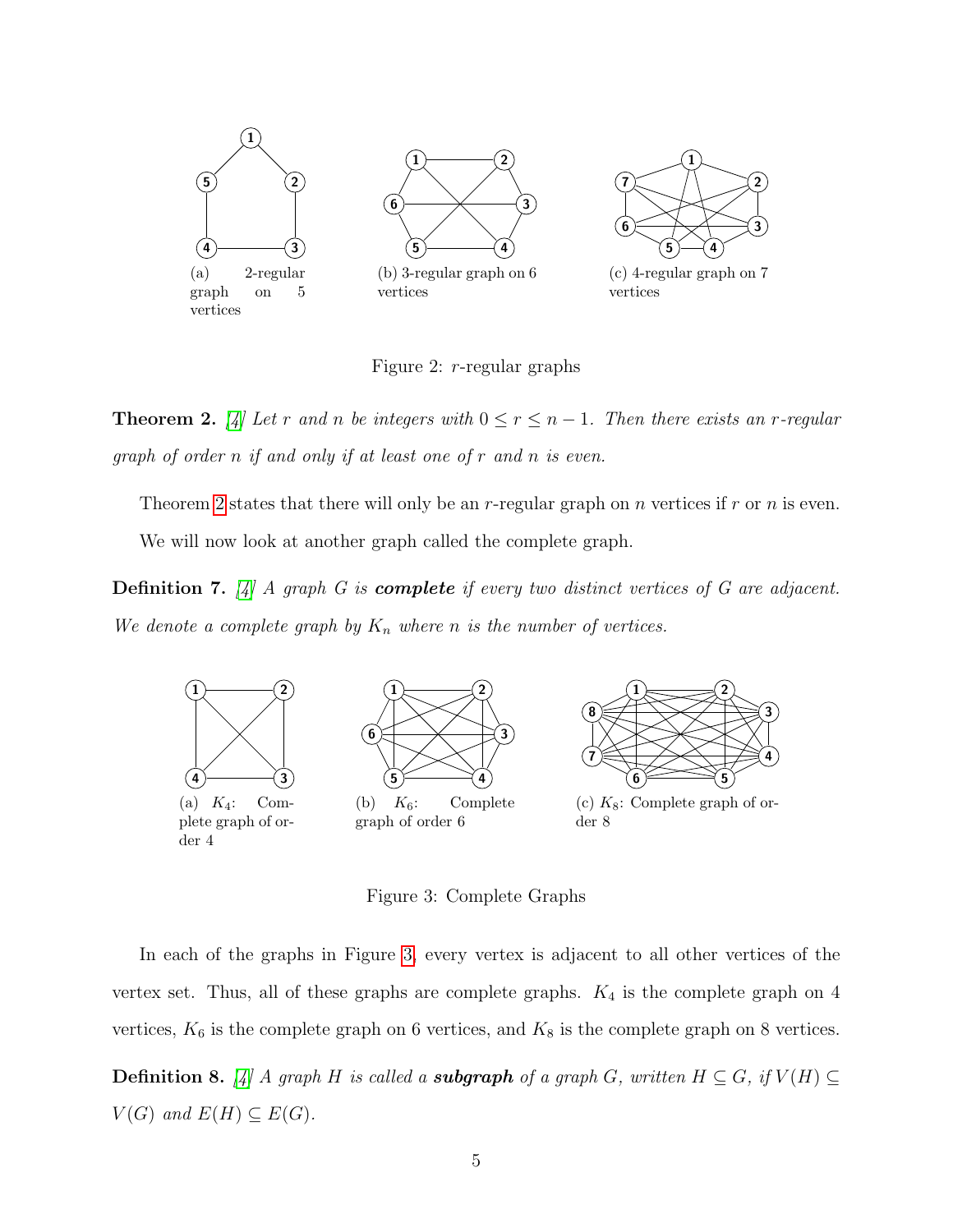<span id="page-7-0"></span>

Figure 4

In Figure [4,](#page-7-0) we see a graph G and two subgraphs, H and K. Subgraph H is a subgraph of G since  $V(H) \subseteq V(G)$  and  $E(H) \subseteq E(G)$ . Also, subgraph K would be a subgraph since  $V(K) \subseteq V(G)$  and  $E(K) \subseteq E(G)$ . In other words, all of the vertices in H and K are also in G and all of the edges in H and K are also in G. We note that K is also the complete graph of order 3,  $K_3$ , also called a **triangle**.

**Definition 9.** [\[8\]](#page-24-1) An **edge-coloring** of a graph is an assignment of a color to each edge of the graph. A graph that has been edge-colored is called a **monochromatic graph** if all of its edges are the same color. An edge coloring that uses  $k$  colors is also called a  $k$ -edge coloring or a k-coloring.

<span id="page-7-1"></span>

Figure 5: Three different 2-edge colorings of  $K_6$ 

There are many different ways to color the edges of a graph. In Figure [5,](#page-7-1) we see three different ways to color the edges of  $K_6$  using two colors. We can also say these are three red-blue colorings of  $K_6$ .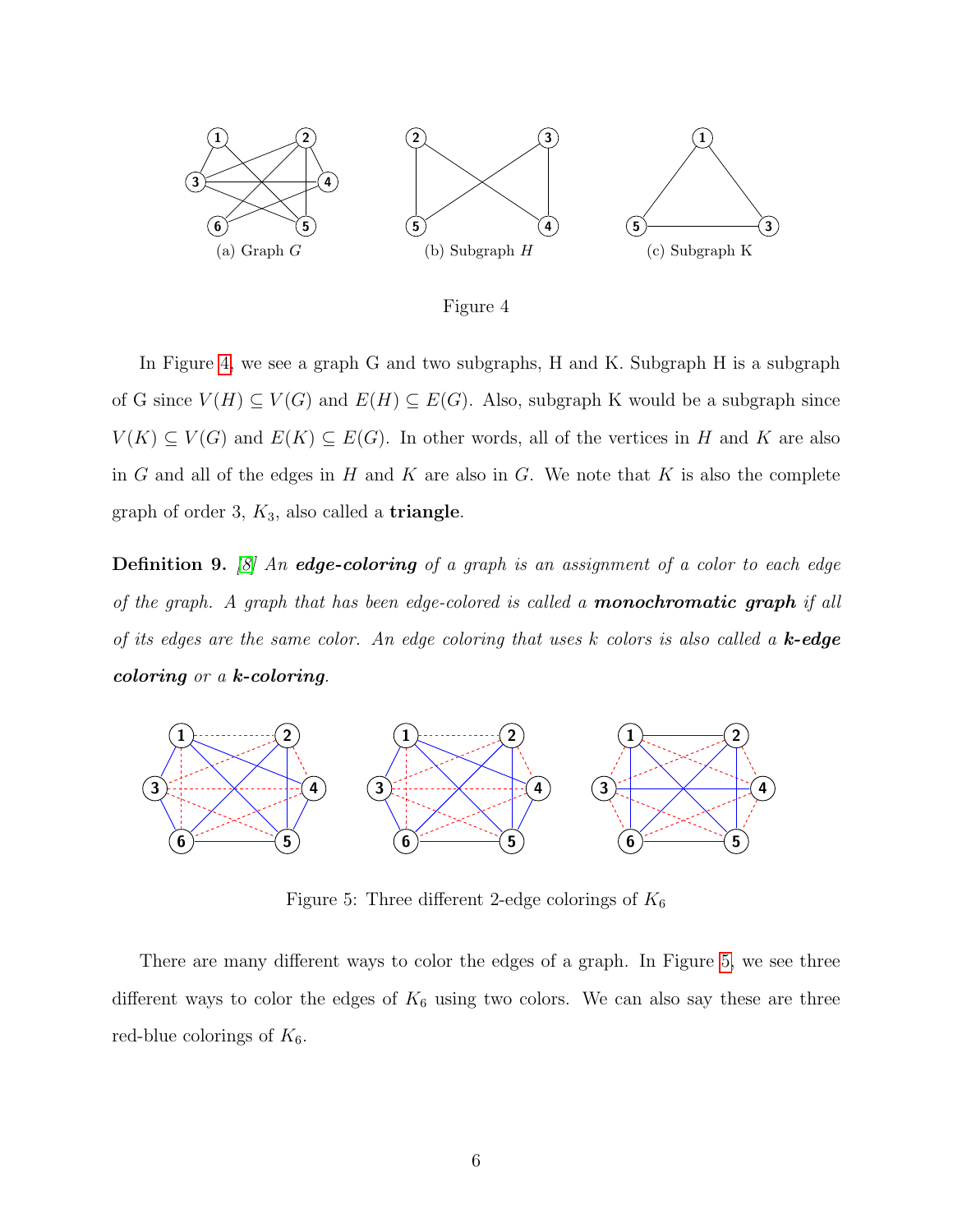## 2 Ramsey Theory

#### 2.1 History

Ramsey theory is named after the mathematician Frank Plumpton Ramsey. He was born February 22, 1903 and impressed many scholars at a young age. Ramsey went to Trinity College in Cambridge at the age of sixteen where he drew the interest of one of the most famous economists at the time, John Maynard Keynes. Even though Ramsey was interested in a wide range of subjects, with the encouragement of Keynes, most of Ramseys publications focused on mathematics, mathematical economics, and logic. Ramsey theory came from a result published in one of these publications. In his 1930 paper On a Problem of Formal Logic, Ramsey aimed to understand and build upon the ideas about logic from David Hilbert and from the ideas of Bertrand Russell and Alfred Whitehead in Principia Mathematica. The theorem that now carries Ramsey's name was in this paper as just a lemma! Unfortunately, Ramsey died at the age of 26, before the paper and the lemma that is now known as Ramsey Theorem was even published [\[5\]](#page-24-2).

### 2.2 Ramsey's Theorem

After Ramsey died, many mathematicians started exploring more about this lemma published in his book. This work grew into the field of Ramsey theory. To begin exploring Ramsey theory, we will be looking at 2-colorings of complete graphs.

**Definition 10.** A (classical) Ramsey Number  $R(p,q)$  is defined to be the smallest integer n for which any 2-coloring of  $K_n$  in red and blue contains a monochromatic red  $K_p$ or a monochromatic blue  $K_q$ .

Recall the Party Problem discussed in an earlier section. In this problem, we found that the minimum number of people to invite to a party to ensure there will be a group of three friends or three enemies was 6 people. We can model this problem and solution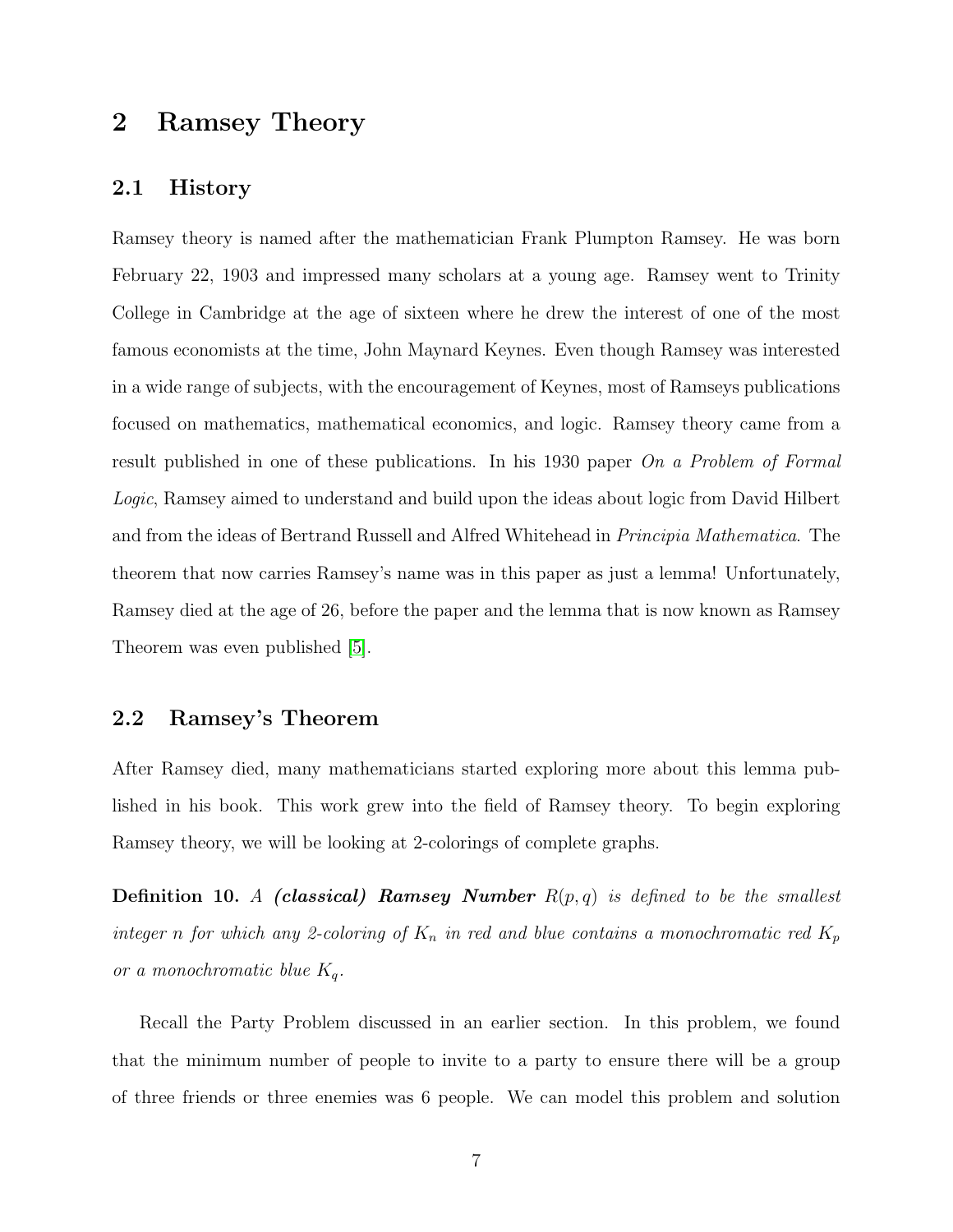through graphs. In this graph, we are treating the vertices as people and the edges as their relationships, a red dotted line representing friends and a blue solid line representing enemies. In Figure [6,](#page-9-0) we see a red-blue coloring of  $K_5$  that shows there is an instance where we do not get a group of 3 friends or 3 enemies when we invite 5 people. In this graph, we cannot find a group of three friends, in other words, we can't find a red dotted complete graph of order 3. In addition, we can't find a group of three enemies, that is, a blue solid complete graph of order 3. This means there is a red-blue coloring of  $K_5$  with no red  $K_3$  subgraph and no blue  $K_3$  subgraph. So we know  $R(3,3) > 5$ .

<span id="page-9-0"></span>

Figure 6: Two coloring of  $K_5$ 

<span id="page-9-1"></span>We also showed that when you invite 6 people to a party, there will always be a group of 3 friends or 3 enemies. The graph in Figure [7](#page-9-1) gives us an example of a 2-coloring of  $K_6$ .



Figure 7: Two coloring of  $K_6$ 

This is just one example of a 2-coloring of  $K_6$ . As we can see in this graph, there is more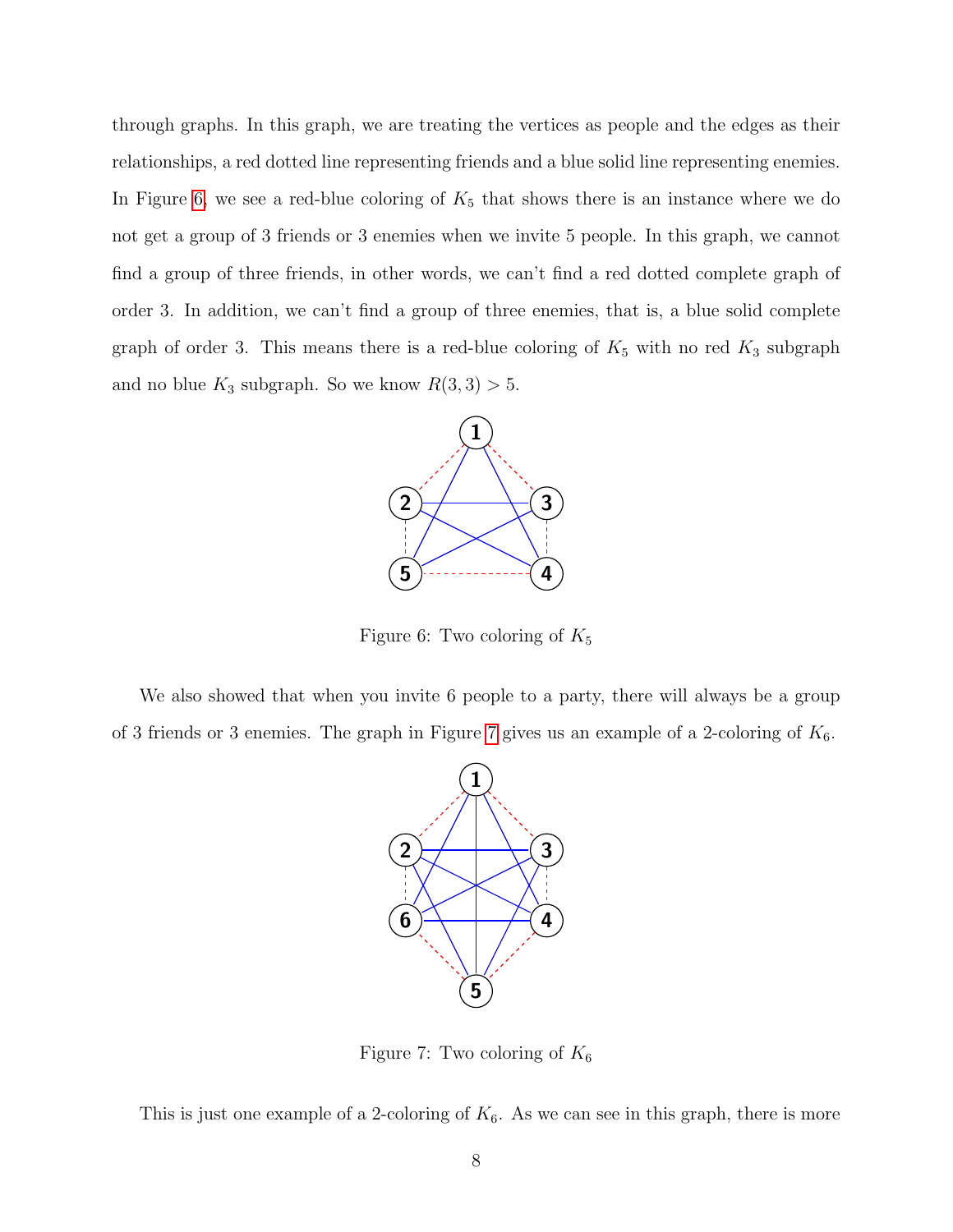than one blue solid complete subgraph of order 3, for example, the subgraph containing vertices 1,4, and 6. Thus, this graph shows that there is at least one group of three enemies at the party. In fact, we can show that every 2-coloring of  $K_6$  will contain either a red  $K_3$  subgraph or a blue  $K_3$  subgraph using reasoning similar to what we saw in the Party Problem. This implies  $R(3,3) \leq 6$ . Since we also have  $R(3,3) > 5$ , we know  $R(3,3) = 6$ . We see a formal proof that  $R(3,3) = 6$  below.

#### **Theorem 3.**  $R(3,3) = 6$ .

*Proof.* First, we will show  $R(3,3) > 5$ . Consider the two coloring of  $K_5$  in Figure [6.](#page-9-0) With this coloring, we will not have a red triangle or a blue triangle. Thus,  $R(3,3) > 5$ . Next, we will show  $R(3,3) \leq 6$ . Consider a two-coloring of  $K_6$  and one vertex, say  $v_1$ . By the Pigeonhole Principle, we know that at least 3 vertices, say  $v_2,v_3$ , and  $v_4$ , are connected to  $v_1$  with red edges or blue edges. Without loss of generality, suppose that edges  $v_1v_2$ ,  $v_1v_3$ , and  $v_1v_4$  are colored red. If any of the edges  $v_2v_3$ ,  $v_2v_4$ , or  $v_3v_4$  are colored red, then we have found a red  $K_3$ . If none of these edges are colored red, then they must be colored blue. Thus, we have found a blue  $K_3$ . So, for any two-coloring of  $K_6$ , there will always be a red  $K_3$  subgraph or a blue  $K_3$  subgraph, Hence,  $R(3,3) \leq 6$ .

So, since 
$$
R(3,3) > 5
$$
 and  $R(3,3) \le 6$ , we can conclude that  $R(3,3) = 6$ .

In this proof, we see a common technique for proving Ramsey numbers. In general, we will prove the Ramsey number  $R(n, m) = k$  by first showing  $R(n, m) > k - 1$  and then showing  $R(n, m) \leq k$ . We show  $R(n, m) > k - 1$  by giving a counterexample of a red-blue coloring of  $K_{k-1}$  that does not contain either a red  $K_n$  or a blue  $K_m$ . We show  $R(n, m) \leq k$ by supposing every red-blue coloring of  $K_k$  does not contain either a red  $K_n$  or a blue  $K_m$ and reach a contradiction. Since every complete graph of greater order than  $k$  will contain  $K_k$ , all complete graphs of order k or greater will contain a red  $K_n$  or a blue  $K_m$ . So, by showing this always happens with  $K_k$ , we have showed  $R(n, m) \leq k$ .

The next logical question after finding one Ramsey number is if we can find other Ramsey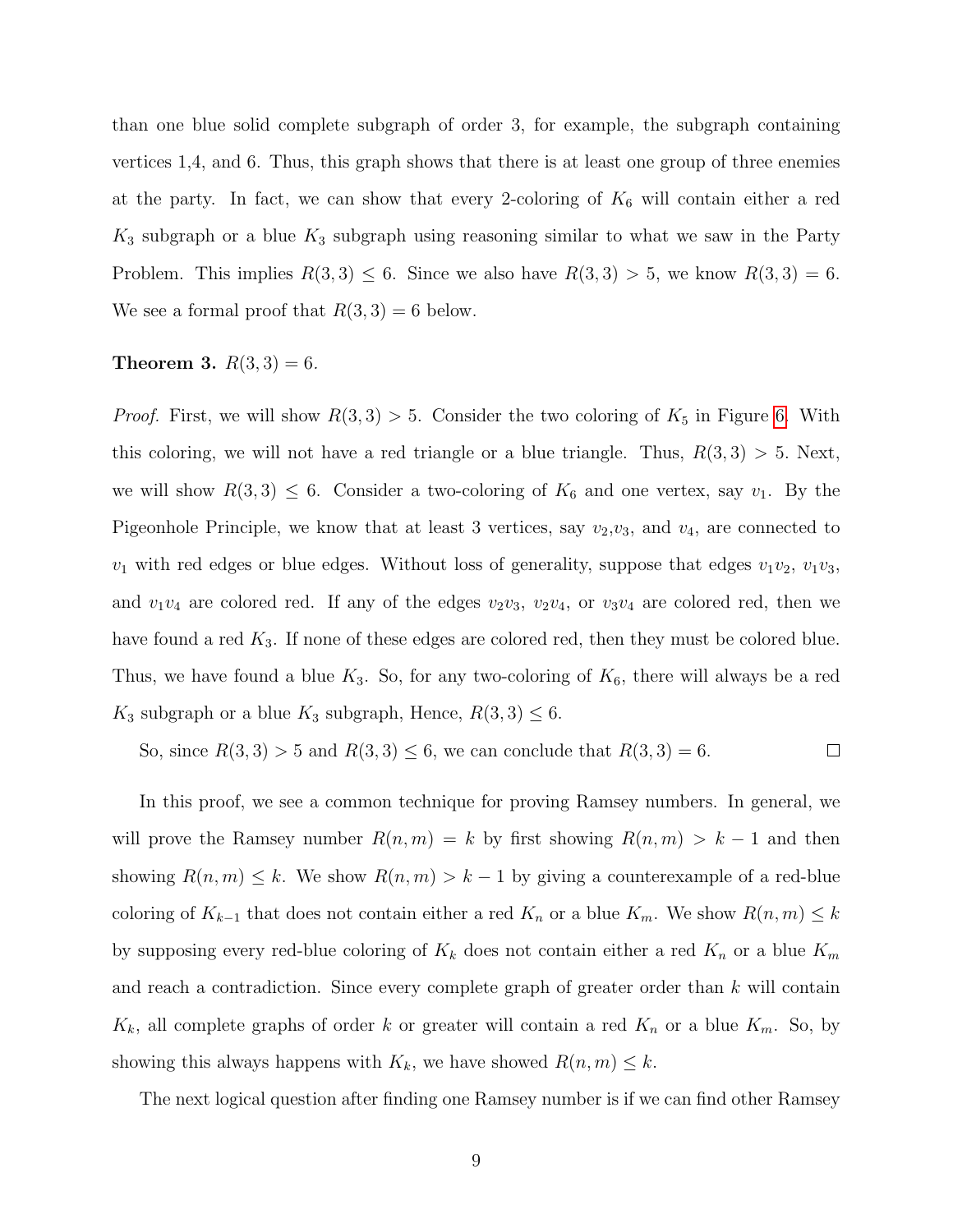numbers. Even though these numbers are difficult to find, Ramsey's Theorem states that every classical Ramsey number does in fact exist.

**Theorem 4** (Ramsey's Theorem for Two Colors [\[8\]](#page-24-1)). Let  $n, m \geq 2$ . There exists a least positive integer  $R = R(n, m)$  such that every edge-coloring of  $K_R$ , with the colors red and blue, admits either a red  $K_n$  subgraph or a blue  $K_m$  subgraph.

This theorem states that every Ramsey number for two colors does exist. This theorem also expands to a more general version that states that Ramsey numbers exist even when we use more than 2 colors. For this thesis, we will focus on two colorings. However, even though  $R(n, m)$  exists, the values of very few Ramsey numbers are actually known.

Even though finding Ramsey numbers are difficult, we can find some values and formulas for small values of n and m. We will prove that  $R(2, q) = q$  for any  $q \ge 2$ .

**Theorem 5.** [\[4\]](#page-24-0)  $R(2,q) = q$  for all  $q \ge 2$ .

*Proof.* Let  $q \geq 2$ .

Consider a red-blue edge-coloring of a complete graph of order  $q-1$  where all edges are colored blue. Then, we have neither a red  $K_2$  or a blue  $K_q$ . Thus,  $R(2,q) > q - 1$ .

Consider a red-blue edge-coloring of  $K_q$  such that it includes at least one red edge. Then, we have a complete red subgraph of order 2. On the other hand, consider a red-blue coloring that contains no red edges. Then, all edges must be blue and we have a complete blue subgraph of order q. Thus,  $K_q$  will contain either a red  $K_2$  or a blue  $K_q$ . Hence,  $R(2,q) \leq q$ .

Thus, since we showed  $R(2,q) > q-1$  and  $R(2,q) \leq q$ , we can conclude  $R(2,q) = q$  for all  $q \geq 2$ .  $\Box$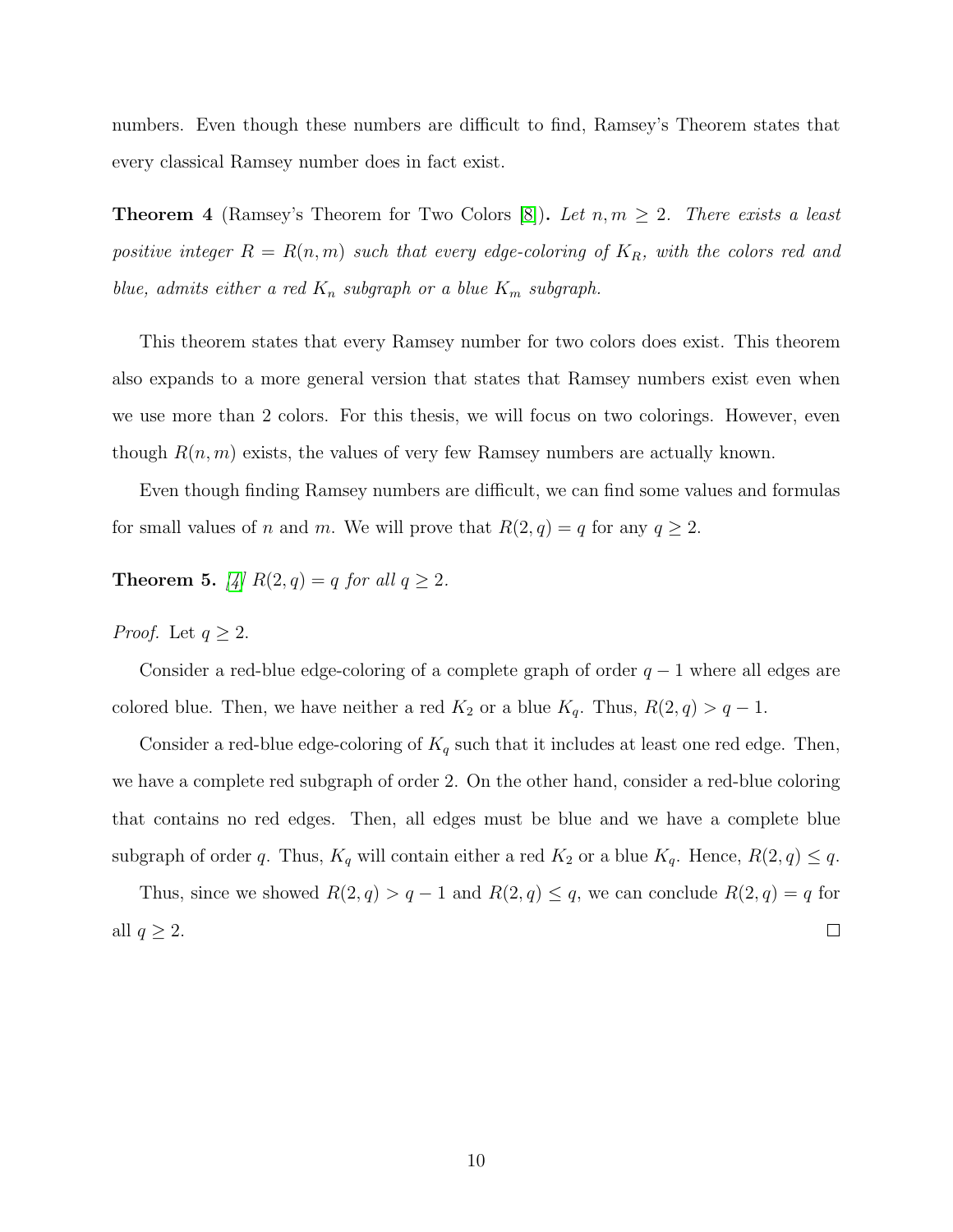### 2.3 Known Ramsey Numbers and Bounds

So far, we have given proofs that showed  $R(3,3) = 6$  and  $R(2,q) = q$  for all  $q \ge 2$ . Figure [8](#page-12-0) gives a list of the known values and bounds for  $R(n, m)$  for  $3 \leq n, m \leq 10$ . The bottom is not filled out because  $R(n, m) = R(m, n)$ .

<span id="page-12-0"></span>

| m<br>n١        | 3 | 4  | 5     | 6       | 7       | 8        | 9        | 10        |
|----------------|---|----|-------|---------|---------|----------|----------|-----------|
| 3              | 6 | 9  | 14    | 18      | 23      | 28       | 36       | $40 - 42$ |
| $\overline{4}$ |   | 18 | 25    | 36-41   | 49-61   | 59-84    | 73-115   | 92-149    |
| 5              |   |    | 43-48 | 58-87   | 80-143  | 101-216  | 133-316  | 149-442   |
| 6              |   |    |       | 102-165 | 115-298 | 134-495  | 183-780  | 204-1171  |
| 7              |   |    |       |         | 205-540 | 217-1031 | 252-1713 | 292-2826  |
| 8              |   |    |       |         |         | 282-1870 | 329-3583 | 343-6090  |
| 9              |   |    |       |         |         |          | 565-6588 | 581-12677 |
| 10             |   |    |       |         |         |          |          | 798-23556 |

Figure 8: [\[9\]](#page-24-3) Table of Values and Bounds for  $R(n, m)$  for  $3 \leq n, m \leq 10$ 

To illustrate how hard finding Ramsey numbers are, Paul Erdös famously said,

"Aliens invade the earth and threaten to obliterate it in a year's time unless human beings can find the Ramsey number for red five and blue five. We could marshall the world's best minds and fastest computers, and within a year we could probably calculate the value. If the aliens demanded the Ramsey number for red six and blue six, however, we would have no choice but to launch a preemptive attack" [\[6\]](#page-24-4).

## 3 Modified Ramsey Numbers for Star Graphs

As we have seen, classical Ramsey numbers are extremely difficult to find. An interesting change is to look at different types of subgraphs other than complete graphs. We will investigate modified Ramsey numbers involving star graphs.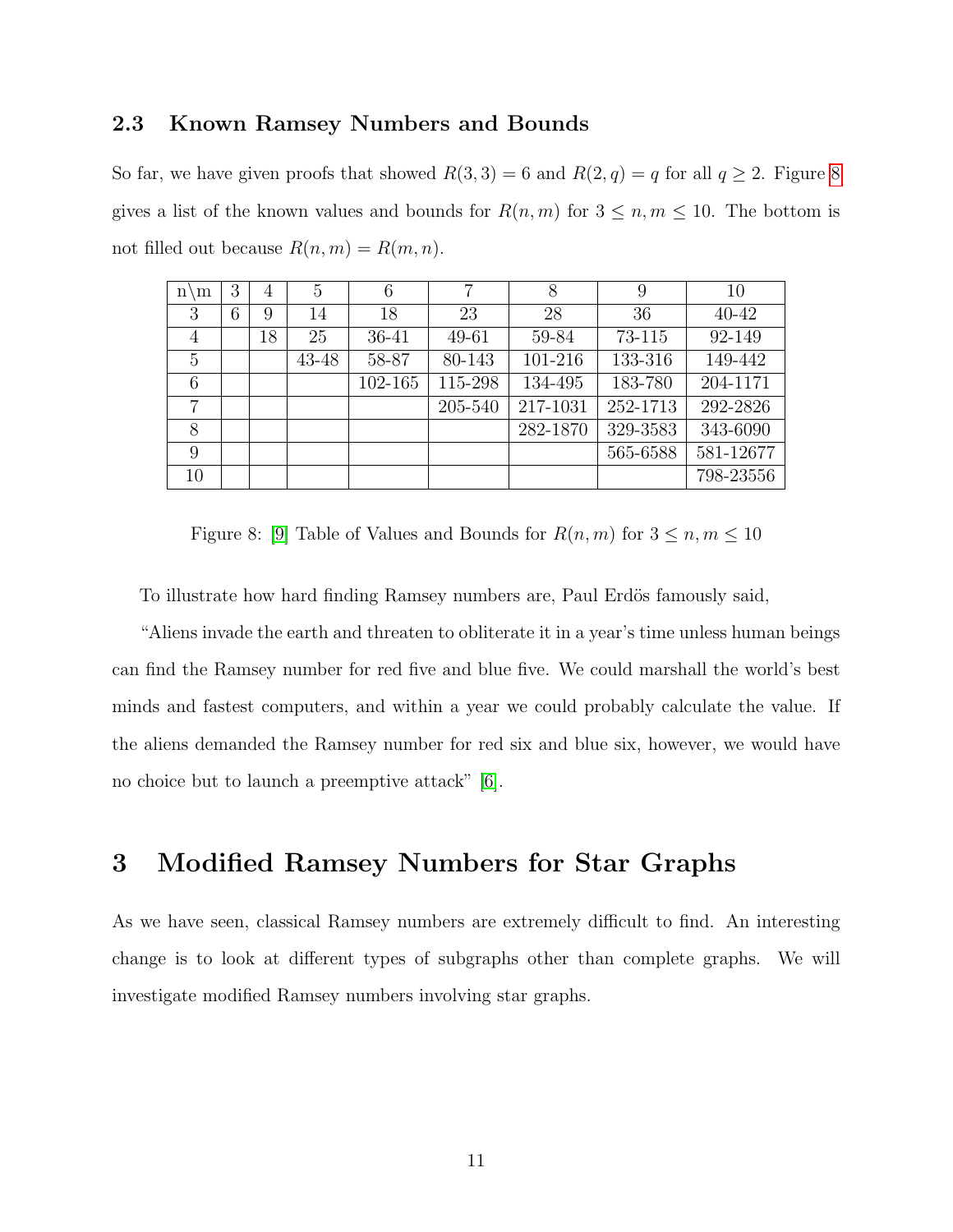### 3.1 Notation

To aid in our understanding of modified Ramsey numbers, we will first look at a few more definitions from Graph theory.

**Definition 11.** [\[8\]](#page-24-1) Given two graphs  $G$  and  $H$ , a **modified Ramsey number**, denoted  $R(G, H)$ , is the smallest value of n such that any 2-coloring of the edges of  $K_n$  contains either a red copy of  $G$  or a blue copy of  $H$ .

The classical Ramsey number  $R(p, q)$  would in this context be written as  $R(K_p, K_q)$ .

**Definition 12.** [\[8\]](#page-24-1) A **path** in a graph G is a sequence of distinct vertices  $v_1, v_2, ..., v_k$  such that  $v_i v_{i+1} \in E(G)$  for  $i = 1, 2, ..., k-1$ . The **path graph**  $P_n$  is a path on n vertices.

In Figure [9a](#page-13-0), we can see  $P_5$  is the path graph on 5 vertices.

**Definition 13.** [\[4\]](#page-24-0) If the vertices of a graph G of order  $n \geq 3$  can be labeled  $v_1, v_2, ..., v_n$ , so that its edges are  $v_1v_2, v_2v_3, \ldots v_nv_1$ , then G is called a **cycle** and is denoted  $C_n$ .

<span id="page-13-0"></span>In Figure [9b](#page-13-0), we see a cycle of order 5, denoted  $C_5$ .



Figure 9: Path, Cycle, and Star graphs

**Definition 14.** [\[4\]](#page-24-0) A star graph, denoted  $S_n$  is a graph with n vertices with one node having degree  $n-1$  and the other  $n-1$  nodes having degree 1.

In Figure [9c](#page-13-0), we have  $S_5$ , the star graph of order 5.

Now that we have these graphs, we will look for subgraphs of these types instead of complete graphs.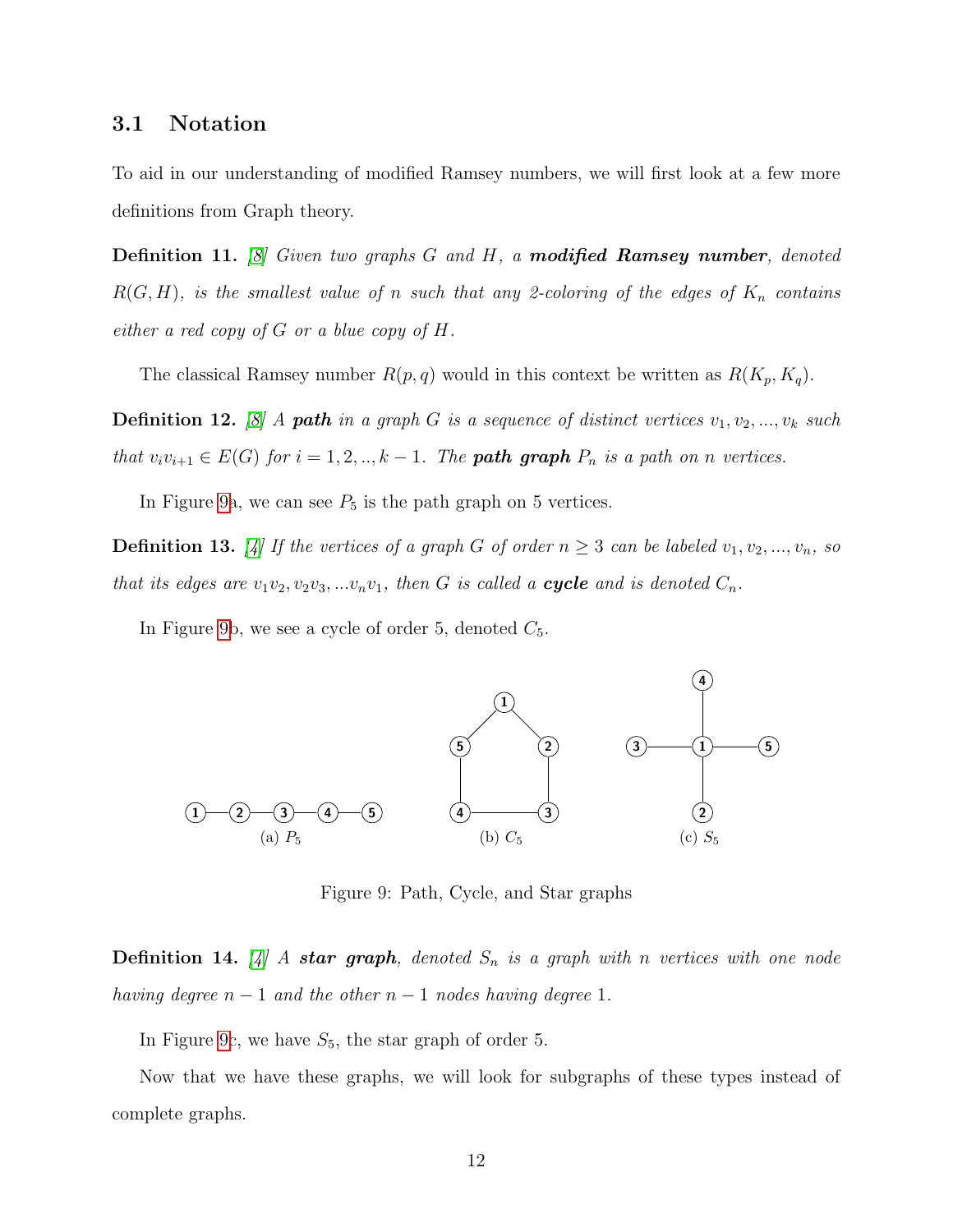## **3.2**  $R(S_n, S_m)$

The modified Ramsey number  $R(S_n, S_m)$  is the smallest integer a such that any two-coloring of  $K_a$  in red and blue contains either a red  $S_n$  or a blue  $S_m$ . In Figure [10,](#page-14-0) we can see a few examples of complete graphs with blue star subgraphs.

<span id="page-14-0"></span>

Figure 10: Different 2-edge colorings with star subgraphs

We will first prove a general formula for the modified Ramsey number  $R(S_3, S_m)$ .

**Theorem 6.** For  $m \geq 2$ ,

$$
R(S_3, S_m) = \begin{cases} m & \text{if } m \text{ is odd} \\ m+1 & \text{if } m \text{ is even.} \end{cases}
$$

*Proof.* Suppose  $m \geq 2$ .

Case 1:  $m$  is odd

Suppose we have a complete graph of order  $m-1$ . Consider a 2-coloring for which every edge of the graph is blue, and so, every vertex will be incident to  $m-2$  blue edges. Thus, we have found a 2-coloring of  $K_{m-1}$  that does not have a red  $S_3$  or a blue  $S_m$ . Thus,  $R(S_3, S_m) > m - 1.$ 

Suppose we have a complete graph of order  $m$ . Suppose, by means of contradiction, that there is a two-coloring of  $K_m$  that has no red  $S_3$  subgraph and no blue  $S_m$  subgraph. Consider one vertex,  $v_1$ . Since there is no red  $S_3$  subgraph,  $v_1$  must be incident to at most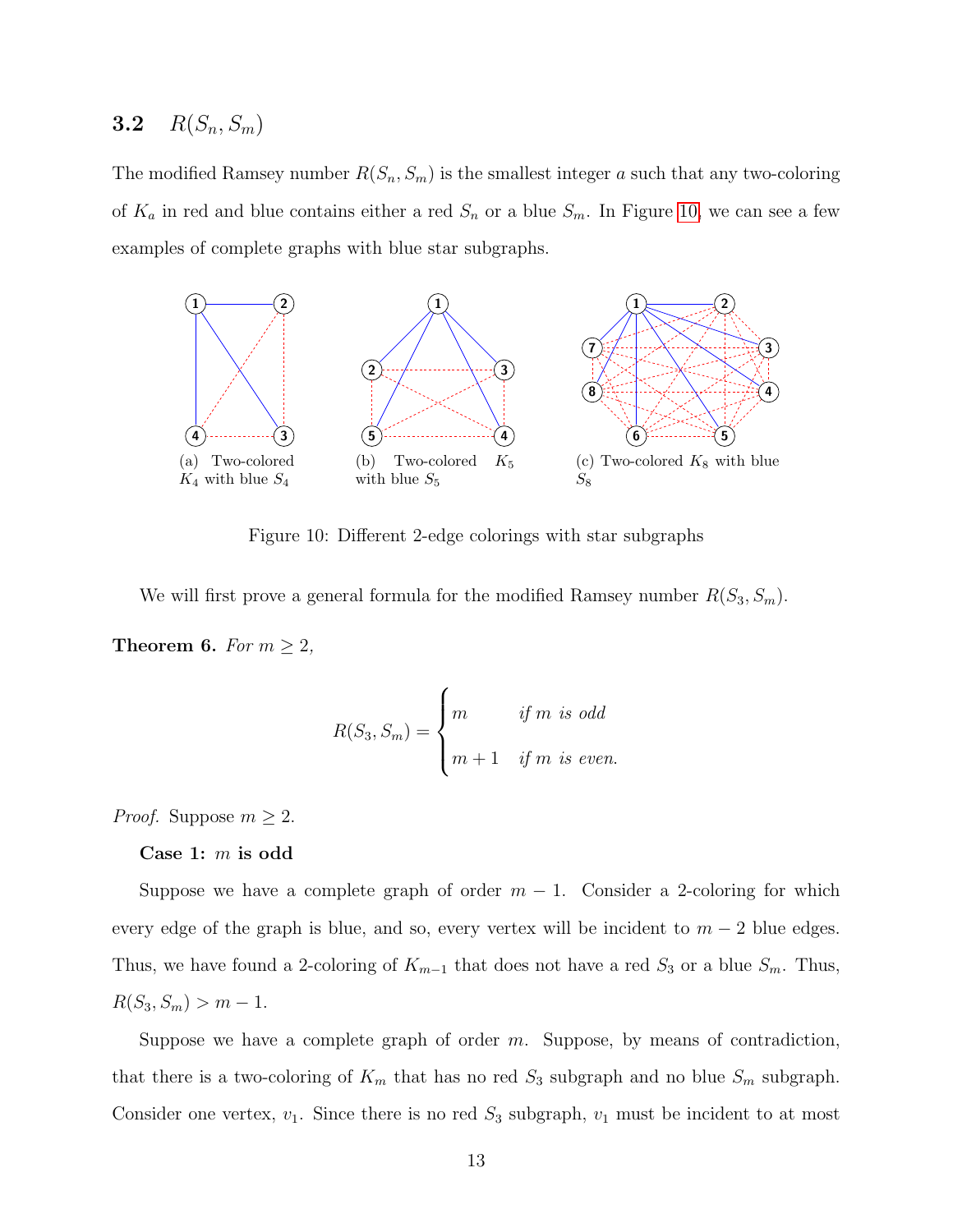one red edge. Thus,  $v_1$  will be incident to at least  $m-2$  blue edges. Since there is no blue  $S_m$  subgraph,  $v_1$  must be incident to at most  $m-2$ . Hence, we have found that  $v_1$  must be incident to exactly one red edge and  $m-2$  blue edges. Since there is no red  $S_3$  subgraph and no blue  $S_m$  subgraph, every vertex must be incident to exactly one red edge and  $m-2$ blue edges. Consider the subgraph consisting of all the blue edges. Since  $m$  is odd, and this subgraph has m vertices of degree  $m-2$ , we get a contradiction because we cannot have a graph with an odd number of odd vertices, Corollary [1.1.](#page-5-1) So at least one vertex will either be incident to 0 red edges or incident to 2 or more red edges, ensuring a blue  $S_m$  subgraph or a red  $S_3$  subgraph respectively. Thus we have reached a contradiction and so  $R(S_3, S_m) \leq m$ .

Thus, since  $R(S_3, S_m) > m - 1$  and  $R(S_3, S_m) \le m$ , we have found that  $R(S_3, S_m) = m$ .

#### Case 2:  $m$  is even.

Suppose we have a complete graph of order  $m$ . Color the edges so that each vertex has exactly one incident red edge. Thus, each vertex is incident to one red edge, and is incident to  $m-2$  blue edges. Therefore, we have found a two-coloring of  $K_m$  that does not have either a red  $S_3$  or a blue  $S_m$ . Hence,  $R(S_3, S_m) > m$ .

Consider the complete graph  $K_{m+1}$ . Suppose by means of contradiction that there is a 2-coloring of  $K_{m+1}$  that has no red  $S_3$  subgraph and no blue  $S_m$  subgraph. Consider one vertex,  $v_1$ . Since there is no red  $S_3$  subgraph,  $v_1$  is incident to at most one red edge. Then,  $v_1$  is incident to at least  $m-1$  blue edges. Thus, there is a blue  $S_m$ , a contradiction. Hence  $R(S_3, S_m) \leq m + 1.$ 

Thus, since  $R(S_3, S_m) > m$  and  $R(S_3, S_m) \leq m + 1$ , we have found that  $R(S_3, S_m) =$  $m + 1$ .  $\Box$ 

We have proved a general formula for  $R(S_3, S_m)$  so next we will move on to look at the modified Ramsey number when one graph is  $S_4$ . We will next find a value for  $R(S_4, S_m)$ .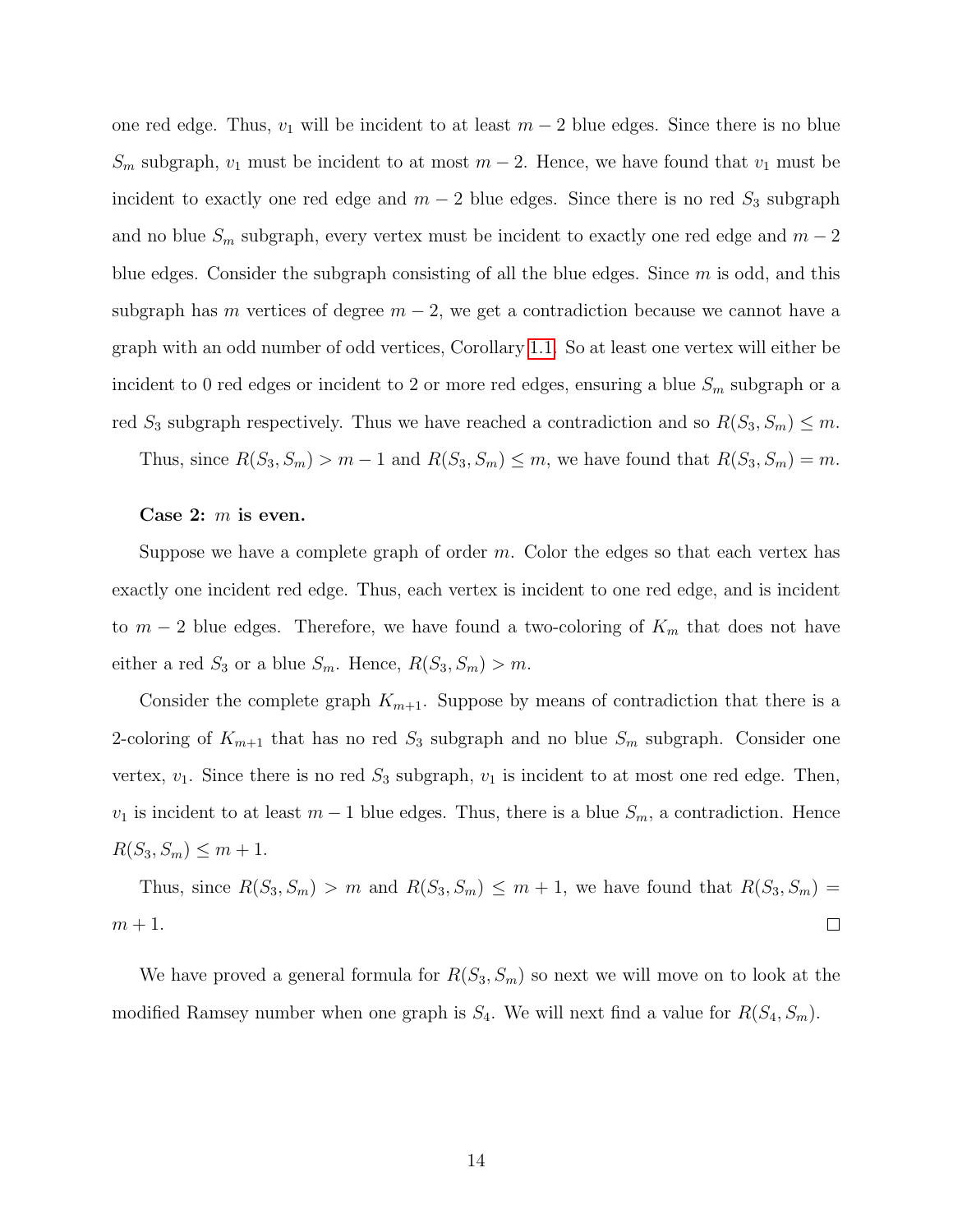**Theorem 7.** For  $m \ge 2$ ,  $R(S_4, S_m) = m + 2$ .

*Proof.* Let  $m \geq 2$ .

Consider a red-blue coloring of  $K_{m+1}$  so that the red subgraph is  $C_{m+1}$ . Thus, each vertex is incident to 2 red edges and  $m-2$  blue edges. Therefore, we have found a two-coloring of  $K_{m+1}$  that does not have a red  $S_4$  or a blue  $S_m$ , so  $R(S_4, S_m) > m+1$ .

Now, suppose by means of contradiction that there is a 2-coloring of  $K_{m+2}$  that has no red  $S_4$  subgraph and has no blue  $S_m$  subgraph. Consider one vertex  $v_1$ . Since there is no red  $S_4$  subgraph,  $v_1$  must be incident to at most 2 red edges. But, that means  $v_1$  will be incident to at least  $m-1$  blue edges, which gives a blue  $S_m$  subgraph. Hence we have reached a contradiction and so,  $R(S_4, S_m) \leq m + 2$ .

We have showed that  $R(S_4, S_m) > m + 1$  and  $R(S_4, S_m) \le m + 2$  and so we have found that  $R(S_4, S_m) = m + 2$ .  $\Box$ 

Next, we will prove a general formula for  $R(S_5, S_m)$ .

**Theorem 8.** For  $m \geq 2$ ,

$$
R(S_5, S_m) = \begin{cases} m+2 & \text{if } m \text{ is odd} \\ m+3 & \text{if } m \text{ is even.} \end{cases}
$$

*Proof.* Suppose  $m \geq 2$ .

Case 1:  $m$  is odd

Consider a red-blue coloring of  $K_{m+1}$  so that the red subgraph is  $C_{m+1}$ . Thus, each vertex is incident to 2 red edges and  $m-2$  blue edges. Therefore, we have found a two-coloring of  $K_{m+1}$  that does not have a red  $S_5$  or a blue  $S_m$ , so  $R(S_5, S_m) > m+1$ .

Consider the graph  $K_{m+2}$ . Suppose by means of contradiction that there is a 2-coloring of  $K_{m+2}$  that does not have a red  $S_5$  subgraph and does not have a blue  $S_m$  subgraph. Consider one vertex,  $v_1$ . Since there is no red  $S_5$  subgraph,  $v_1$  is incident to at most 3 red edges. Thus,  $v_1$  is incident to at least  $m-2$  blue edges. But, since there is no blue  $S_m$  subgraph,  $v_1$  can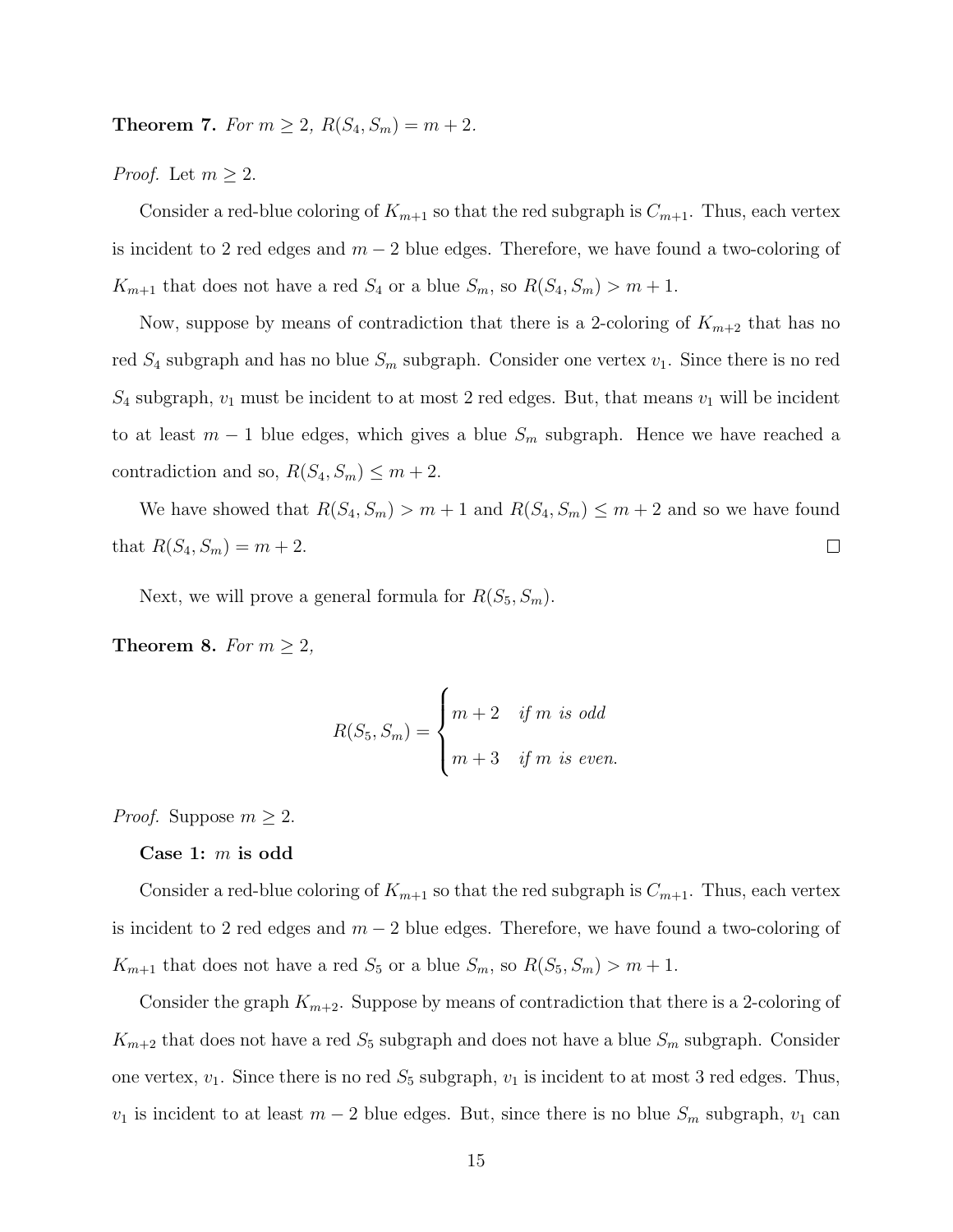be incident to at most  $m-2$  blue edges. Therefore,  $v_1$  must be incident to exactly  $m-2$ blue edges and exactly 3 red edges. Since this 2-coloring has no red  $S_5$  and no blue  $S_m$ , all vertices must be incident to exactly  $m-2$  blue edges and exactly 3 red edges. Consider the red subgraph. Note that the degree of each vertex in the subgraph is 3. Since  $m$  is odd, the red subgraph has an odd number of odd vertices, which is not possible by Corollary [1.1.](#page-5-1) Hence we have reached a contradiction and so  $R(S_5, S_m) \leq m + 2$ .

Thus, since  $R(S_5, S_m) > m + 1$  and  $R(S_5, S_m) \le m + 2$ , we have found that  $R(S_5, S_m) =$  $m+2$ .

#### Case 2:  $m$  is even

Consider a red and blue coloring of  $K_{m+2}$  so that every vertex is incident to 3 red edges and  $m-2$  blue edges. The red subgraph makes up a 3-regular graph on m vertices and the blue subgraph makes up a  $(m-2)$ -regular graph on m vertices. So, by Theorem [2,](#page-6-1) we are able find this 2-coloring of  $K_{m+2}$ . Thus, we have found a two-coloring of  $K_{m+2}$  that does not have a red  $S_5$  or a blue  $S_m$ , so,  $R(S_5, S_m) > m + 2$ .

Now, consider the graph  $K_{m+3}$ . Suppose by means of contradiction that there is a 2coloring of  $K_{m+3}$  that does not have a red  $S_5$  subgraph and does not have a blue  $S_m$  subgraph. Consider one vertex,  $v_1$ . Since there is no red  $S_5$  subgraph,  $v_1$  is incident to at most 3 red edges. Hence,  $v_1$  is incident to at least  $m-1$  blue edges. But we have reached a contradiction because this guarantees a blue  $S_m$  subgraph. So,  $R(S_5, S_m) \leq m + 3$ .

Thus, since  $R(S_5, S_m) > m + 2$  and  $R(S_5, S_m) \le m + 3$ , we have found that  $R(S_5, S_m) =$  $m + 3$ .  $\Box$ 

We have proved three general formulas for modified Ramsey numbers with one of the graphs being fixed. By looking at patterns emerging in these results, we are able to generalize a formula to give us the value for any modified Ramsey number of two star graphs. Now, we will prove the general formula for  $R(S_n, S_m)$ .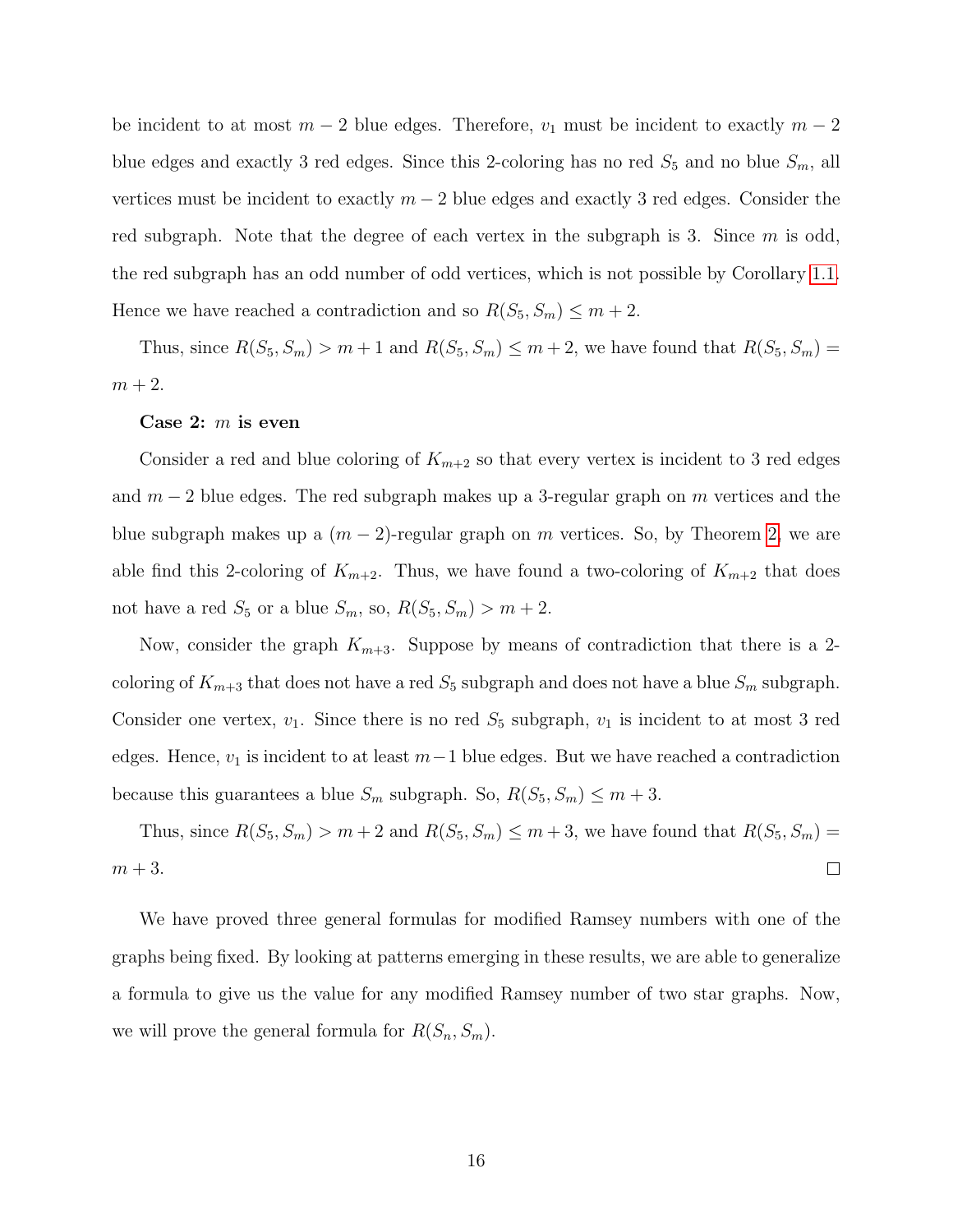<span id="page-18-0"></span>Theorem 9. If  $n, m \geq 2$ ,

$$
R(S_n, S_m) = \begin{cases} n+m-3 & \text{if } n \text{ and } m \text{ are both odd} \\ n+m-2 & \text{if at least one of } n \text{ and } m \text{ is even} \end{cases}
$$

*Proof.* Let  $n, m \geq 2$ .

#### Case 1:  $n$  and  $m$  are both odd

Consider a red-blue coloring of  $K_{n+m-4}$  so that every vertex is incident to  $n-2$  red edges and  $m-3$  blue edges. Since n and m are both odd, we have that  $n + m - 4$  is even. So, the red subgraph is a  $(n-2)$ -regular graph on an even number of vertices, and the blue subgraph is a  $(m-3)$ -regular graph on an even number of vertices. So, by Theorem [2,](#page-6-1) we are able to find this 2-coloring of  $K_{n+m-4}$ . Hence, we have found a two-coloring of  $K_{n+m-4}$ that does not have a red  $S_n$  subgraph or a blue  $S_m$  subgraph, so,  $R(S_n, S_m) > m + n - 4$ .

Consider the graph  $K_{n+m-3}$ . Suppose by means of contradiction that there is a 2-coloring of  $K_{n+m-3}$  that does not have a red  $S_n$  subgraph and does not have a blue  $S_m$  subgraph. Consider one vertex,  $v_1$ . Since there is no red  $S_n$  subgraph,  $v_1$  is incident to at most  $n-2$ red edges, and thus, at least  $m-2$  blue edges. Since there is no blue  $S_m$  subgraph,  $v_1$  must be incident to at most  $m-2$  blue edges, and at least  $n-2$  red edges. Thus, to have neither a red  $S_n$  or a blue  $S_m$ ,  $v_1$  must be incident to exactly  $n-2$  red edges and  $m-2$  blue edges. Similarly, all of the vertices must be incident to the same amount of red and blue edges to avoid having a red  $S_n$  or a blue  $S_m$ . Consider the red subgraph. Note that the degree of each vertex in the subgraph is  $n-2$ , which is an odd number since n is an odd number. The number of vertices in this subgraph is  $n + m - 3$  which is also odd since n and m are both odd. But, we have reached a contradiction because we cannot have a graph with an odd number of odd vertices by Corollary [1.1.](#page-5-1) Hence,  $R(S_n, S_m) \leq m + n - 3$ .

Thus, when *n* and *m* are both odd,  $R(S_n, S_m) = m + n - 3$ .

#### Case 2: At least one of  $n$  and  $m$  is even

Consider a red and blue coloring of  $K_{n+m-3}$  so that every vertex is incident to  $n-2$  red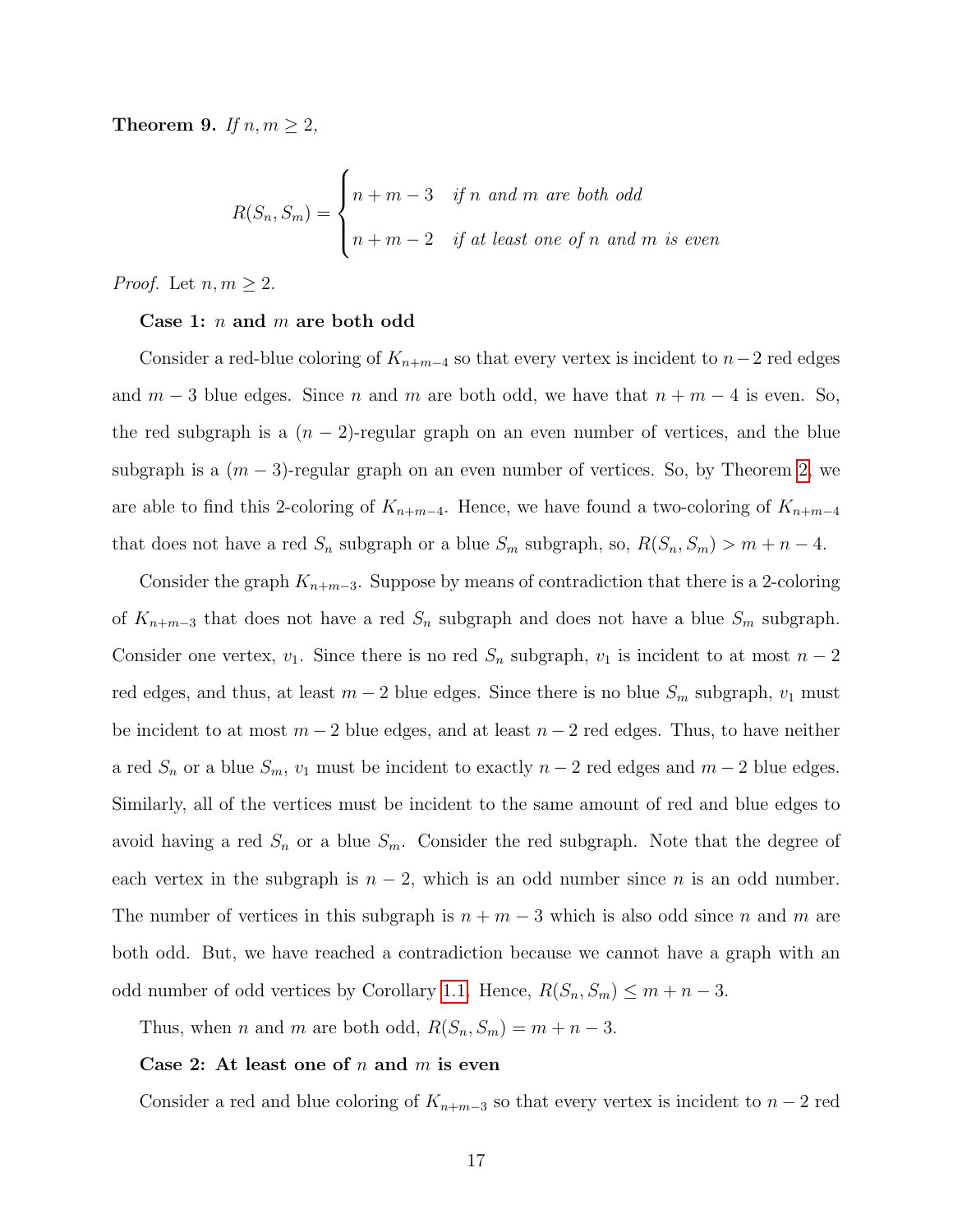edges and  $m-2$  blue edges. If exactly one of n and m is even, then  $n + m - 3$  is even. So, the red subgraph is a  $(n-2)$ -regular graph on an even number of vertices and the blue subgraph is a  $(m-2)$ -regular graph on an even number of vertices. If both n and m are even, then  $n-2$  and  $m-2$  are even. So, the red subgraph is a  $(n-2)$ -regular graph on  $n + m - 3$  vertices and the blue subgraph is a  $(m - 2)$ -regular graph on  $n + m - 3$  vertices. Thus, by Theorem [2,](#page-6-1) we are able to find this 2-coloring of  $K_{n+m-3}$ . Hence, we have found a two-coloring of  $K_{n+m-3}$  that does not have a red  $S_n$  subgraph or a blue  $S_m$  subgraph, so  $R(S_n, S_m) > m + n - 3.$ 

Consider a 2-coloring of the graph  $K_{n+m-2}$  and one vertex, say  $v_1$ . Suppose  $v_1$  is incident to  $(n-1)$  or more red edges. Then, we have a red  $S_n$ . Now suppose  $v_1$  is incident to  $(n-2)$ or fewer red edges. Then,  $v_1$  will be incident to  $m + n - 3 - (n - 2) = m - 1$  or more blue edges. Then we have a blue  $S_m$ . Therefore, every two-coloring of a complete graph of order  $m + n - 2$  will have either a red  $S_n$  or a blue  $S_m$ .

Thus, we have showed when at least one of n and m is even,  $R(S_n, S_m) = m + n - 2$ .  $\Box$ 

We have now proved a general formula to find the modified Ramsey number for two star graphs of any order. Next, we will consider the modified Ramsey number of two different graphs - a star graph and a path graph.

## **3.3**  $R(S_n, P_m)$

We have explored classical Ramsey numbers  $R(K_n, K_m)$  and the modified Ramsey numbers for two star graphs,  $R(S_n, S_m)$ . These were two examples of Ramsey numbers where we were looking for the same type of subgraph. We will now explore the use of two different types of graphs - the star graph and the path. The modified Ramsey number  $R(S_n, P_m)$  is the smallest integer a such that any two-coloring of  $K_a$  in red and blue contains either a red  $S_n$  or a blue  $P_m$ . In Figure [11,](#page-20-0) we see a few examples of complete graphs with red star subgraphs and blue path subgraphs.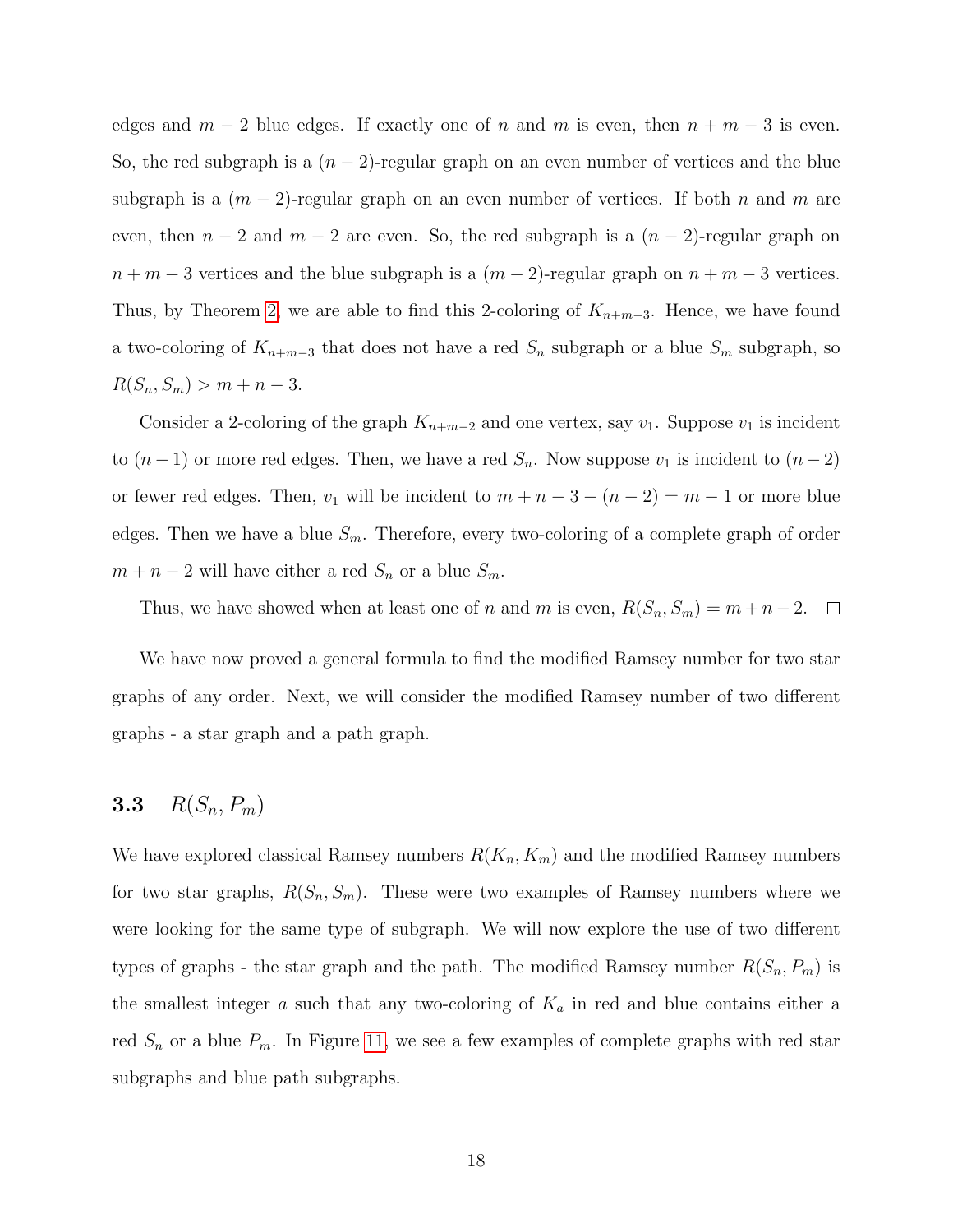<span id="page-20-0"></span>

Figure 11: Star and Path Subgraphs

In Figure [11,](#page-20-0) graph (a) contains a red  $S_3$  and a blue  $P_4$ . In graph (b), we can find a red  $S_4$  and a blue  $P_5$ . Also, graph (c) contains a red  $S_5$  and a blue  $P_5$ .

We will now look at proofs for the values of a few modified Ramsey with a star subgraph and a path subgraph.

**Theorem 10.** For  $n \ge 2$ ,  $R(S_n, P_2) = n$ .

*Proof.* Let  $n \geq 2$ .

Suppose we have a complete graph of order  $n-1$  with every edge colored red. Then we have found a complete graph of order  $n-1$  that does not contain a red  $S_n$  or a blue  $P_2$  and so,  $R(S_n, P_2) > n - 1$ .

Suppose we have a complete graph of order  $n$ . Suppose, by means of contradiction, that  $K_n$  has no red  $S_n$  subgraph and no blue  $P_2$  subgraph. Consider one vertex, say  $v_1$ . Since there is no red  $S_n$  subgraph,  $v_1$  must be incident to at most  $n-2$  red edges. Since there is no blue  $P_2$  subgraph, we know  $v_1$  must be incident to 0 blue edges. But since  $v_1$  is incident to  $n-1$  edges, we have reached a contradiction with  $v_1$  being incident to at most  $n-2$  red edges and no blue edges. Hence,  $R(S_n, P_2) \leq n$ .

Thus, since  $R(S_n, P_2) > n-1$  and  $R(S_n, P_2) \le n$ , we have found that  $R(S_n, P_2) = n$ .  $\Box$ 

By the definition of a star graph and a path graph, we have that  $S_2$  is isomorphic to  $P_2$ . Thus, we should see that  $R(S_n, P_2) = R(S_n, S_2)$ , which we can confirm using Theorem [9.](#page-18-0)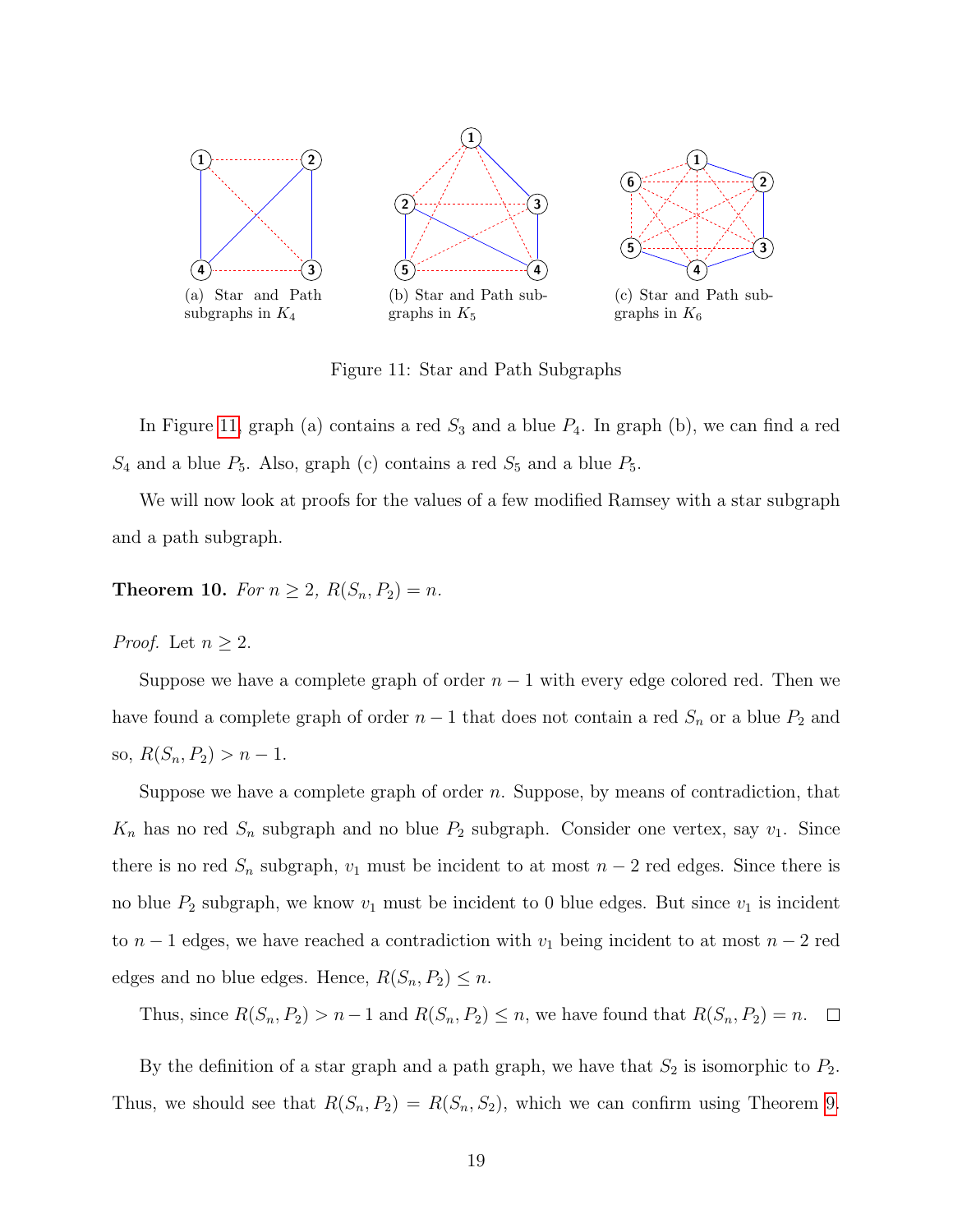Next, we will show that  $R(S_3, P_3) = 3$ .

### **Theorem 11.**  $R(S_3, P_3) = 3$ .

Proof. Suppose we have a complete graph of order 2 with all edges colored red. Thus, we have found a complete graph of order 2 that does not contain a red  $S_3$  or a blue  $P_3$  and so,  $R(S_3, P_3) > 2.$ 

Next, we will show  $R(S_3, P_3) \leq 3$ . Suppose we have a complete graph of order 3. Suppose we color all edges red or all edges blue. Then we have a red  $S_3$  or a blue  $P_3$  respectively. Suppose we color one edge red and two edges blue. Then we have a blue  $P_3$ . Suppose we color one edge blue and two edges red. Then, we have found a red  $S_3$ . Since those are all of the different ways to use two colors to color  $K_3$ , we have found that  $R(S_3, P_3) \leq 3$ .

Thus, since  $R(S_3, P_3) > 2$  and  $R(S_3, P_3) \leq 3$ , we have found that  $R(S_3, P_3) = 3$ .  $\Box$ 

Since we have that  $S_3$  is isomorphic to  $P_3$ , we should see that  $R(S_3, P_3) = R(S_3, S_3)$ , which we can confirm using Theorem [9.](#page-18-0)

We will now show that  $R(S_4, P_4) = 5$ .

Theorem 12.  $R(S_4, P_4) = 5$ .

<span id="page-21-0"></span>Proof. Consider the complete graph of order 4 in Figure [12.](#page-21-0)



Figure 12: Red-blue coloring of  $K_4$ 

Thus, we have found a two-coloring of  $K_4$  such that there is no red  $S_4$  and no blue  $P_4$ . Hence,  $R(S_4, P_4) > 4$ .

Suppose we have a complete graph of order 5. Suppose by means of contradiction that there is a red-blue coloring of  $K_5$  that does not contain a red  $S_4$  or a blue  $P_4$ . Since this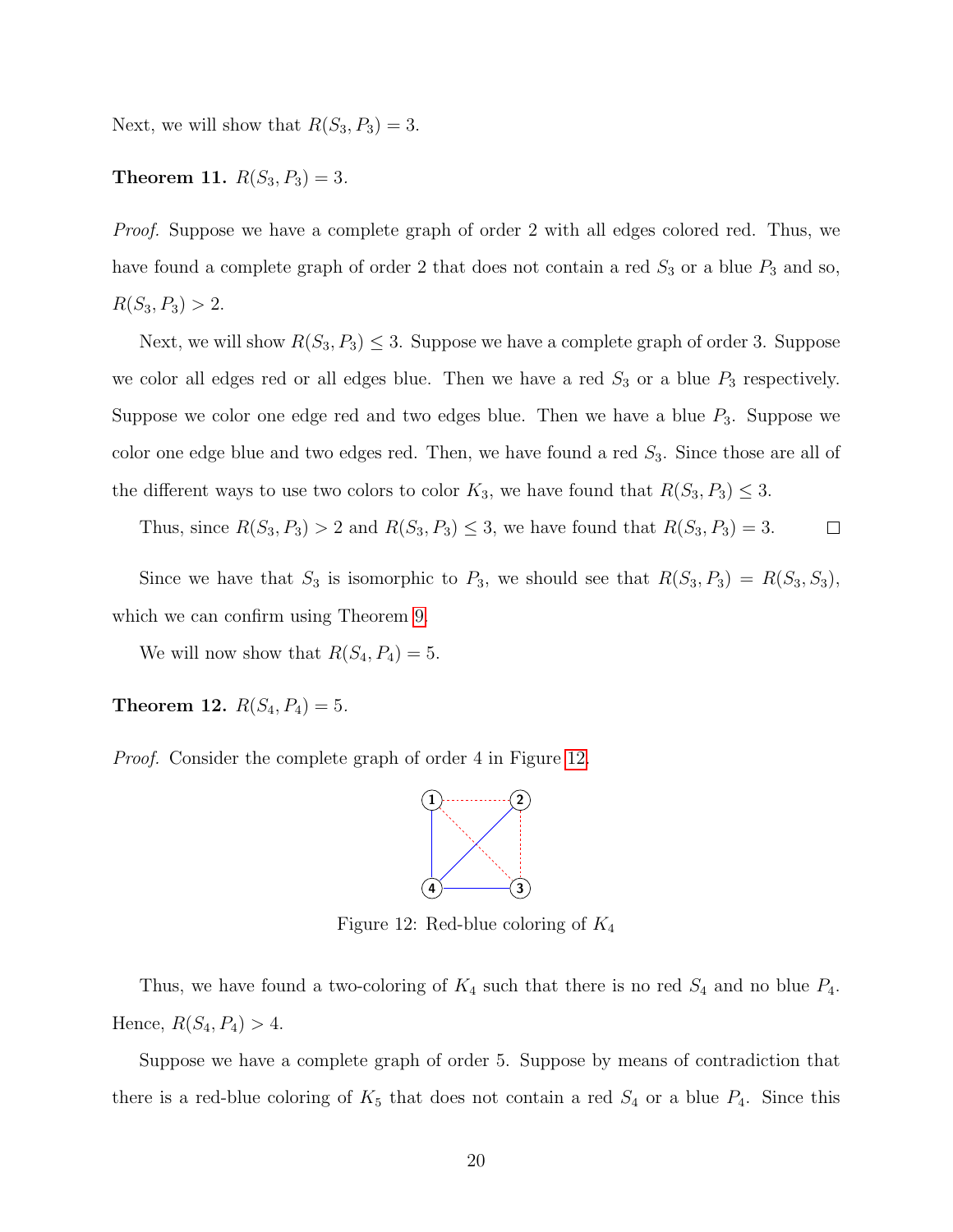two-coloring contains no red  $S_4$ , each vertex is incident to at most 2 red edges. Consider a vertex  $v_1$ .

Case 1: Suppose  $v_1$  is incident to two red edges. Thus,  $v_1$  is incident to exactly two blue edges. Without loss of generality, assume  $v_2$  and  $v_3$  are adjacent to  $v_1$  with a blue edge. If either of these vertices are adjacent to  $v_4$  or  $v_5$  with a blue edge, then we have a blue  $P_4$ . Thus, all of the edges incident to  $v_2$  and  $v_3$ , besides  $v_2v_3$ , must be colored red. Now, if we look at either of the remaining two vertices, say  $v_4$ , we will see  $v_4$  is connected to  $v_1, v_2$ , and  $v_3$  with red edges. Thus we have found a red  $S_4$ .

Case 2: Suppose  $v_1$  is incident to one red edge. Thus,  $v_1$  is incident to exactly three blue edges. Without loss of generality, assume  $v_2$ ,  $v_3$ , and  $v_4$  are adjacent to  $v_1$  with a blue edge. If any of these vertices are adjacent to  $v_5$  with a blue edge, then we have a blue  $P_4$ . Thus, all edges incident to  $v_5$  must be red, which gives us a red  $S_4$ .

Case 3: Suppose  $v_1$  is incident to no red edges. Thus,  $v_1$  is incident to exactly four blue edges. Let's look at the four vertices, say  $v_2$ ,  $v_3$ ,  $v_4$ , and  $v_5$ , that are connected to  $v_1$  with a blue edge. Consider the edges between  $v_2$ ,  $v_3$ ,  $v_4$ , and  $v_5$ , and suppose at least one of these edges is colored blue. Without loss of generality, suppose  $v_2v_3$  is a blue edge. Then,  $v_4v_1v_2v_3$ is a blue  $P_4$ . Thus, all edges incident to these four vertices must be colored red. Now,  $v_2$  is incident to three red edges which gives a red  $S_4$ .

So, we have reached a contradiction. Hence,  $R(S_4, P_4) \leq 5$ .

Thus, since  $R(S_4, P_4) > 4$  and  $R(S_4, P_4) \le 5$ , we have that  $R(S_4, P_4) = 5$ .  $\Box$ 

We need other techniques to prove modified Ramsey numbers for larger star and path graphs, so we will state no general formula right now.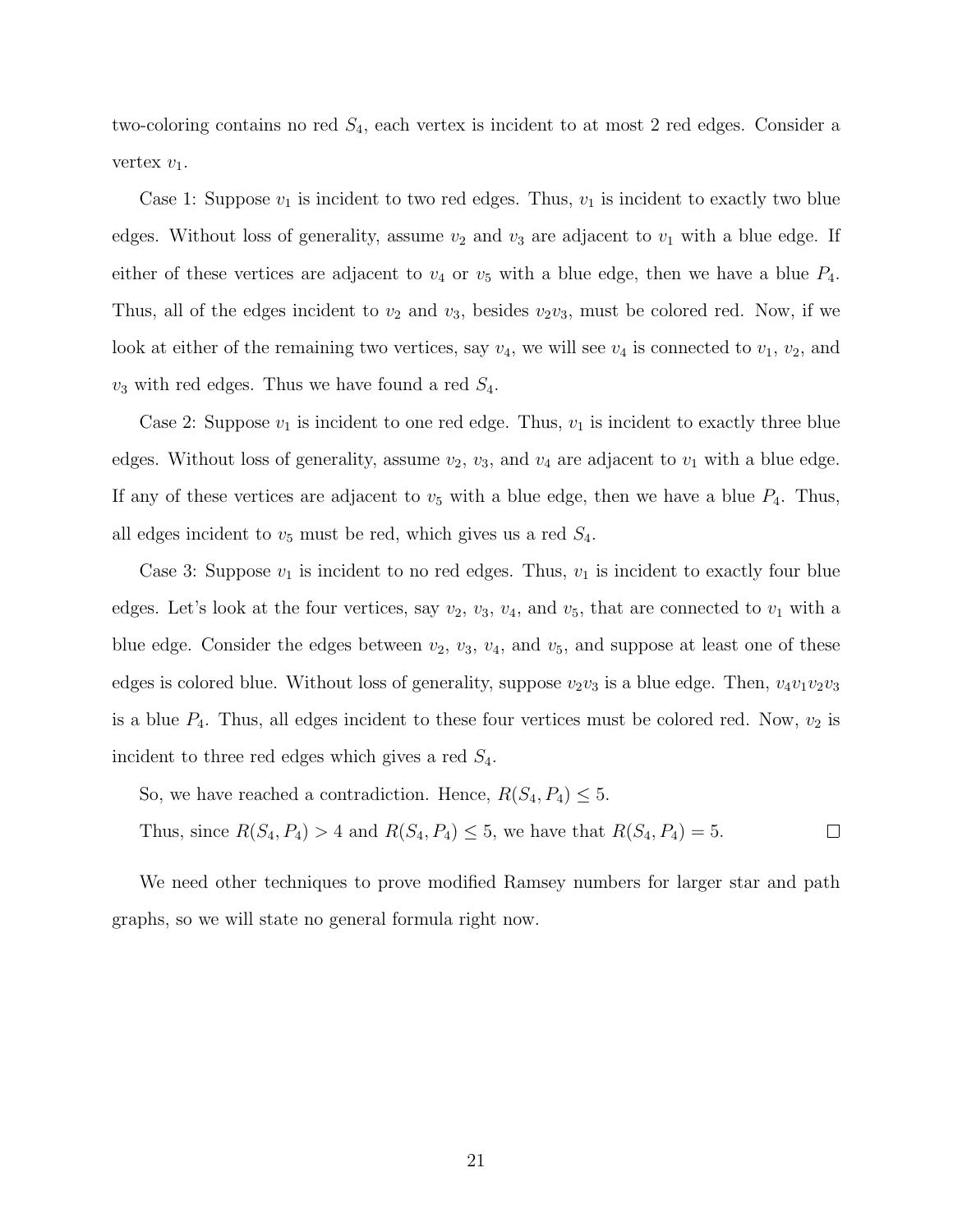## 4 Conclusion

In this paper, we have shown the following results.

- 1.  $R(S_n, S_m) =$  $\sqrt{ }$  $\int$  $\overline{\mathcal{L}}$  $n + m - 3$  if n and m are both odd  $n + m - 2$  at least one of n and m is even 2.  $R(S_n, P_2) = n$
- 3.  $R(S_3, P_3) = 3$
- 4.  $R(S_4, P_4) = 5$

For these results, we used the same general techniques used in proving classical Ramsey numbers. To prove a Ramsey number  $R(P,Q) = k$ , for some graphs  $P,Q$  and for some number k, we first show that the Ramsey number is greater than  $k - 1$ , and then show  $R(P,Q)$  is less than or equal to k. We show  $R(P,Q) > k - 1$  by finding a complete graph of order  $k - 1$  that does not contain either a red P or a blue Q. Next, we show  $R(P, Q) \leq k$ by contradiction or by checking every coloring. However, the proofs get more difficult as the subgraphs change and grow in size and order which often cause them to need different proof techniques. Modified Ramsey numbers are a natural progression from classical Ramsey research and these results will add to the growing literature and research of Ramsey theory.